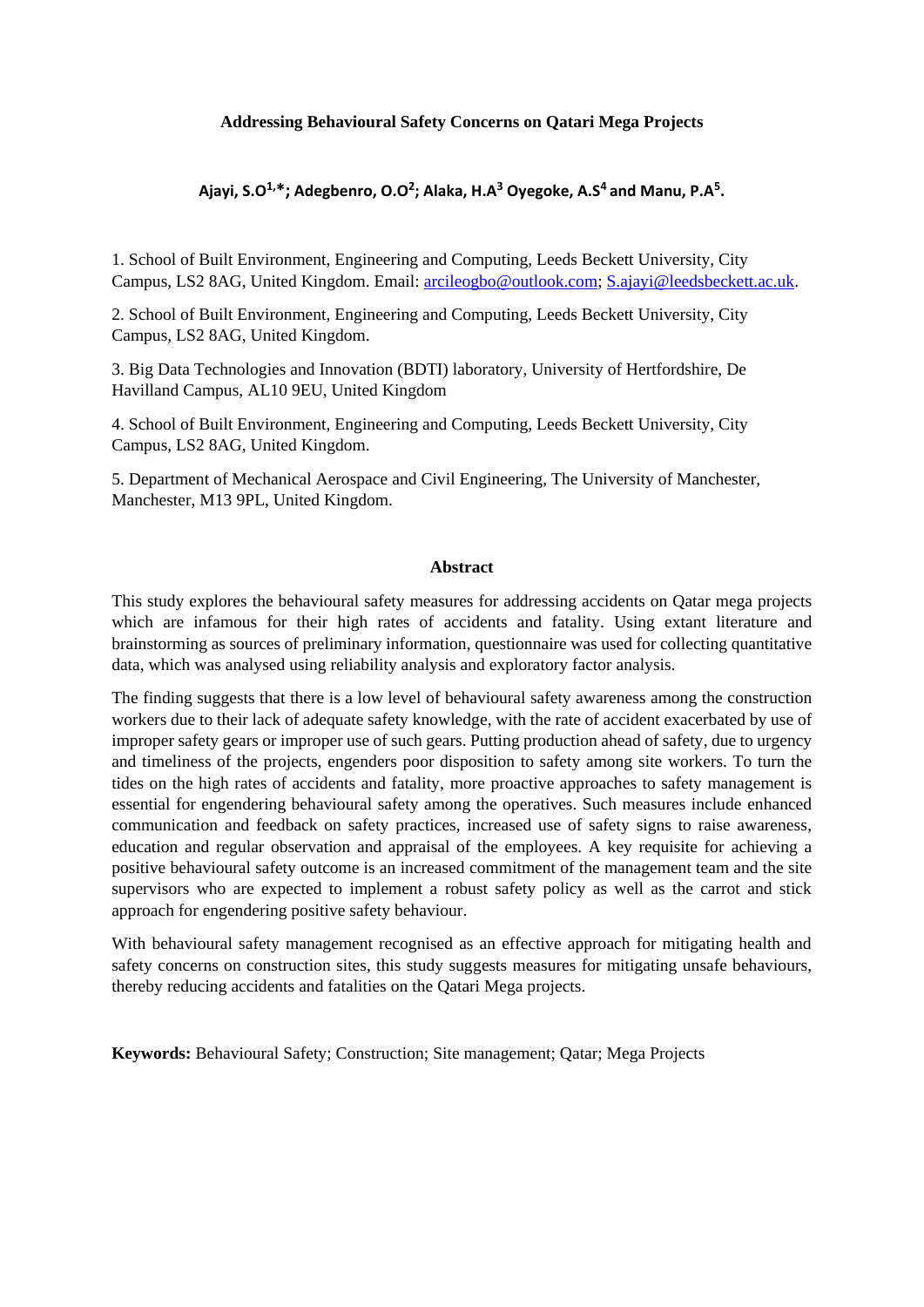# **1.0. Introduction**

International Labour Official (ILO, 2015) states that over two million work-related accidents and fatalities occurs each year. In 2016, the United States recorded about 8% increase in mishap injuries that happened within the year 2015, and the Department of Works and Labour statistic reveals that about 6,000 near-miss or deadly mishap worth of damages occurred. This is the first time ever that the records of work-related accidents reached up to 5,000 fatalities as documented by the Census of Fatal work-related Injuries (CFOI) and the third consecutive increase in yearly occupational injuries since 2008. The fatal injury rate increased from 3.4 in 2015 to 3.6 for every 100,000 full-time employees, the highest records so far since 2010 (BLS, 2017). Between the year 2016 and 2017 in United Kingdom industries, over 609,000 employees sustained a non-fatal injury at work, 1.3million employee suffered from work related illness or were made worst by the nature of their work, and over 144 worker deaths were recorded (Riddor, 2018). More than over 31 million workdays were lost because of workplace injury as well as work-related illness.

While the risk of injury and work-related illness varies across industry, the effects are being felt more in some industries than others (HSE 2018). Notwithstanding the positive impacts of the construction industry, which includes its significant contribution to nations' gross domestic product (GDP), the rate of work-related injuries within the industry cannot be overlooked, and Ibrahim et al. (2010) further highlighted this by emphasizing that construction activities have a huge impact on the health and safety of its employees. This is due to its unique nature of operating, such as outdoor operations, crowding together of the employee, the height at which most works are carried out, and the use of the heavy equipment and machineries (Choudhry and Fang, 2008). In 2016, the United States private industry recorded that out of 4,693 cases of fatalities reported, 21.1% were construction industry related, which suggests that for every five workers death in the year 2016, one death is recorded to the construction industry (OSHA, 2017). Apart from motorway collisions, the other major factors that contributed to worker's deaths is factors within the construction industry and includes causes like electrocution, falls, being struck by objects, and being caught in between machineries. These are called "Fatal Four", and about 63.7% of the construction workers deaths were as result of these fatal four, according to the BLS reports of 2016. Research shows that 631 workers lives would be saved annually if these fatal four can be prevented (BLS, 2017).

Meanwhile, the Qatari construction industries have become one of the largest industries in the world, with the country dedicating a large proportion of its annual budget to the construction sectors. The BMI Qatar infrastructure report predicted that there is probability of increase in the value spent by the industry by the year 2021, with the industry capable of contributing more portion to Qatar's GDP (Rawlinson, 2013). Consequently, health and safety of the construction workers have become an issue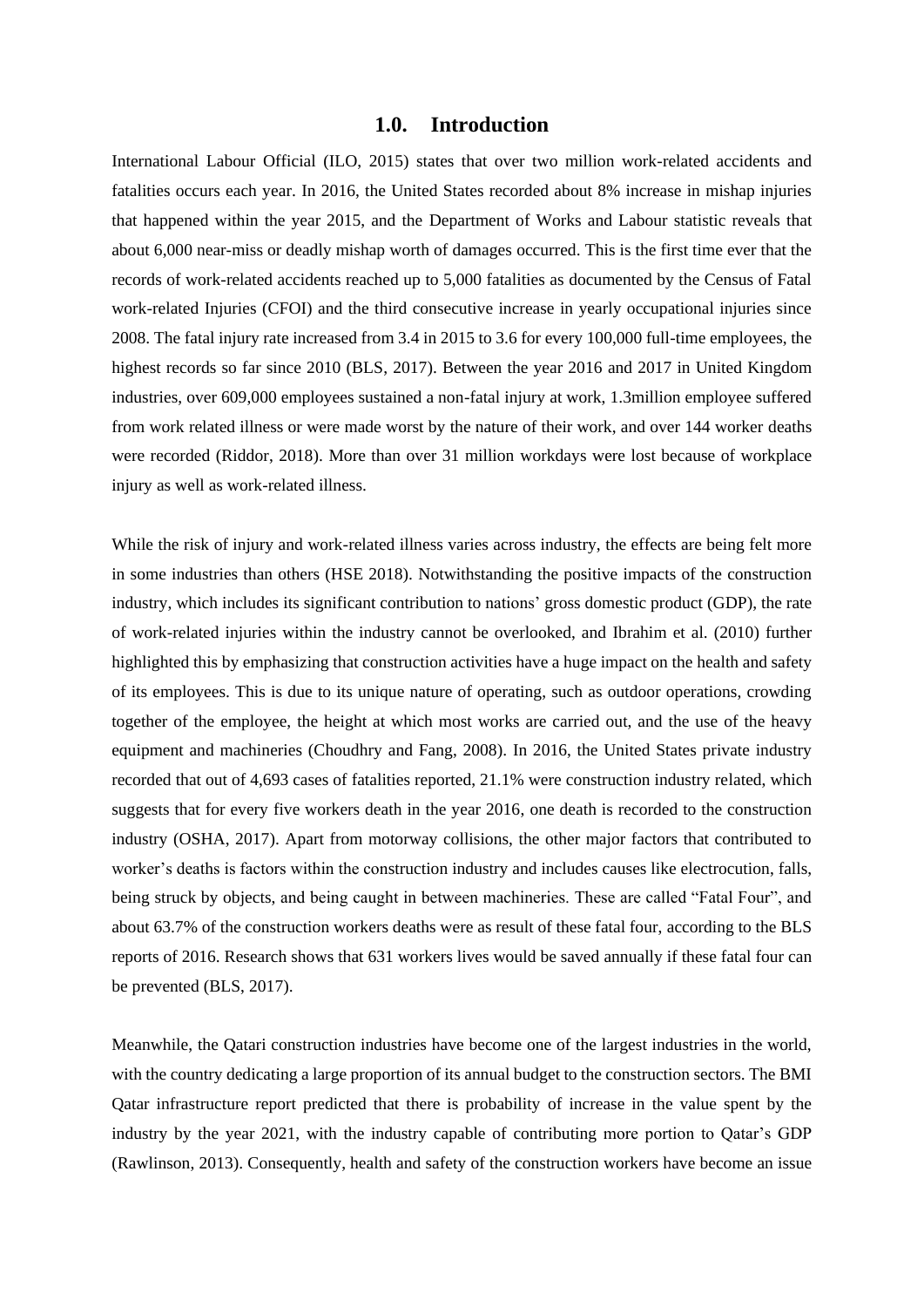of concern within the country. This is especially as over 500 workers died on construction site between 2013 and 2014 due to the construction work related issues (Gibson 2014). ITUC (2014) estimates at least 4,000 more workers will die before the start of the World Cup in 2022. The estimation of deaths in Qatar is conservative and based on the tragic statistics collected by two embassies only – Nepal and India – which account for around 50% of the total migrant workforce.

Due to the incessant rate of accidents and fatalities, health and safety has remained a paramount issue of concern within the construction industry. Musonda and Smallwood (2008) suggest that in developing countries, construction is the most hazardous activity therefore there is urgent needs to address the practices of its Health and Safety. Moreover, lots of efforts had been made to combat these challenges but the outcomes is still fall short of the recommended measures. This challenge has been a concern to both developed and developing countries, despite tremendous efforts that has been made to improve health and safety performance. Different countries have set up one or more accident prevention measures such as the development of safety engineering, to make physical environments safe, providing non-slip surfaces or railings and other mechanical factors that aid prevention of accidents and serve as barriers to dangerous mechanical accidents, and noise insulation, among others.

HSE (2002) suggests that most workplace related incidents and accidents are attributed to dangerous behaviours. Consequently, negligence of workers is a major cause of injuries and accidents that occur in most construction sites. Zin and Ismail (2012) argue that improvements on health and safety can only be attained if employee's behaviours towards safety are positive. This is further buttressed by Seo (2005), who opined that behaviour account for most of the causes of accidents and understanding and ability to modify the workers behaviour should be required to improving the occupational safety and health (OSH) performance of the industry. Behavioural approach improves safety by providing tools and procedures, for example safety training, incentives and compensation in addition to informational safety campaigns and interventions (Choudhry, 2012). In this approach, management are not concerned with changing the physical condition only, but rather concerned with improving safety by influencing employees' behaviour. It is therefore not surprising that behaviour-based safety (BBS) initiative is one of the trends in research and practice efforts toward improving safety performance (Al-Hemoud et al., 2010; Manu et al., 2017).

Although the behavioural safety has recorded significant success in many nations, such as the UK, Hong Kong and Finland as far back as 1988 (Mattila and Hyödynmaa 1988), and it is increasingly recognised as an effective approach for tackling health and safety issue in the construction industry (Manu et al., 2017), the concept has not been fully implemented in the Qatari construction industry. This is notwithstanding the high rate of accident and fatalities that has been recorded over the last three years. Worst still, the Qatari construction project team are multi-nationals and largely dominated by migrant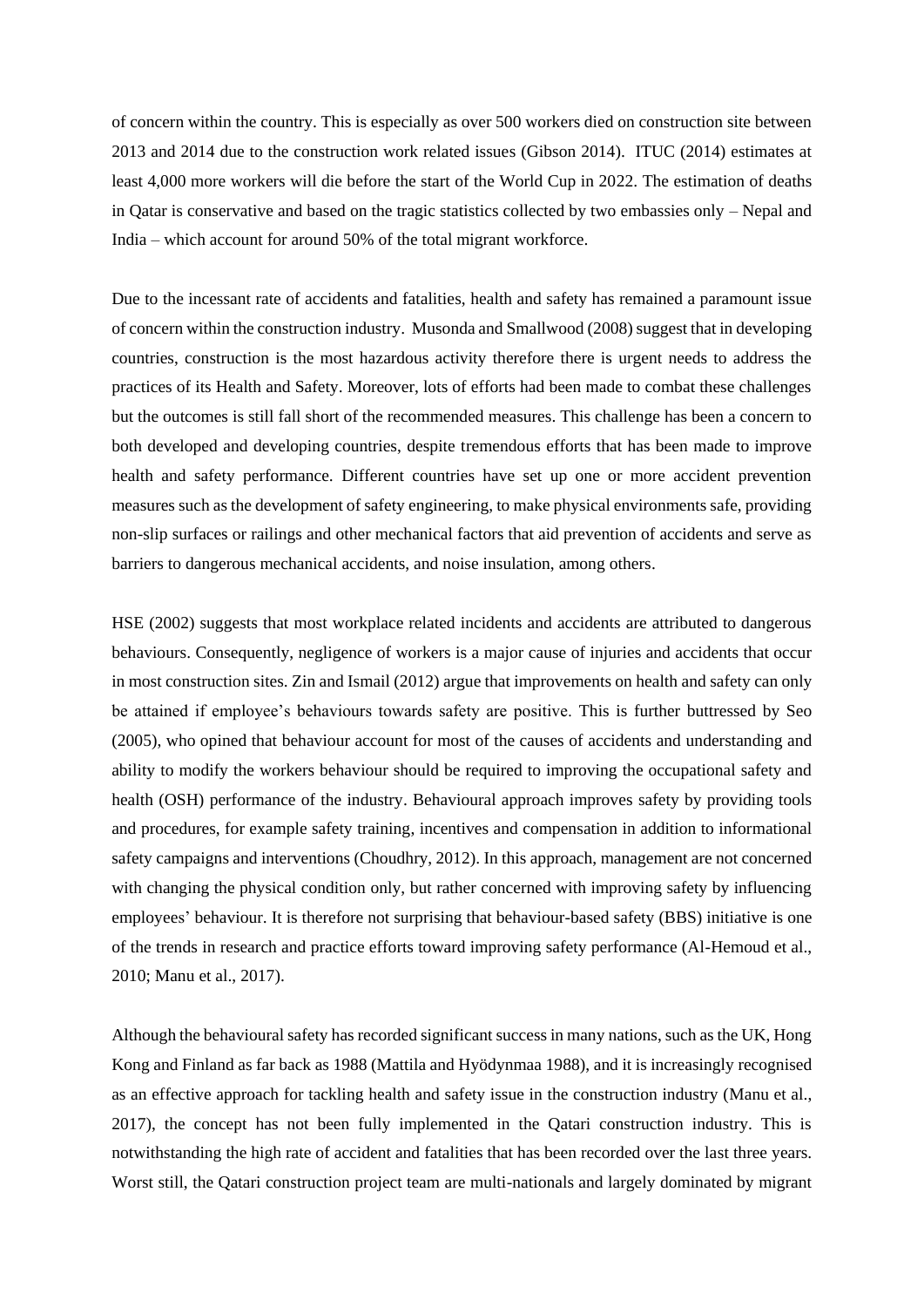workers. This complicates the health and safety practices, especially as people from different nationalities and ethnics groups express themselves and understand the behaviours of others in different ways, which are informed by specific sets of cultural knowledge and conventions (Bust et al., 2008). As such, it is essential to understand the strategies for tackling the issues that are currently undermining health and safety management in the Qatari construction industry. In line with these, the aim of the study is to investigate the behavioural safety concerns on Qatari mega projects as well as the behavioural safety measures for tackling the challenges. The study achieves its aims through the following objectives:

- 1. To explore the behavioural safety concerns on Qatari mega projects.
- 2. To identify the prevalent behavioural practices that are contributing to the high rate of accidents and fatalities on Qatar mega projects.
- 3. To propose behavioural safety strategies for addressing the health and safety challenges on Qatari mega projects.

Based on factors identified from extant literature, a pilot-tested questionnaire was administered to site operatives and managers, and the returned questionnaires were analysed using reliability and factor analyses. The next section of the paper provides a theoretical background to the study by presenting a review of extant literature. This is then followed by the justification and explanation of the methodological approach to the study. Before culminating the paper in a conclusion and recommendation section, the findings of the study are presented and discussed. This paper provides a useful insight for addressing health and safety issues in the construction industry.

# **2.0. Literature review**

The need for improving health and safety in construction workplace is a matter of top concern for construction industry across the world (Choudhry et al. 2007; Manu et al., 2019). The construction, manufacturing and agricultural industries are known for their high records of accident and occupational ill-health challenges. In the US, the construction industry was responsible for 20.5% of the accident fatality in 2014 (Kang et al., 2017) while it employed only about 5% of the population. In the industrialised world in general, the industry is responsible for about 20-40% of the fatal accidents (Aires et al., 2010). Between 2012 and 2014 alone, Qatar has recorded more than 500 workers of Indian origin killed in construction sites and over 382 Nepalese died within the same period of two years (Gibson, 2014b).

According to Hamid et al. (2004), several proactive measures are being made by construction industry to minimise the fatalities and incidence related to workplace accident. This is often attained through the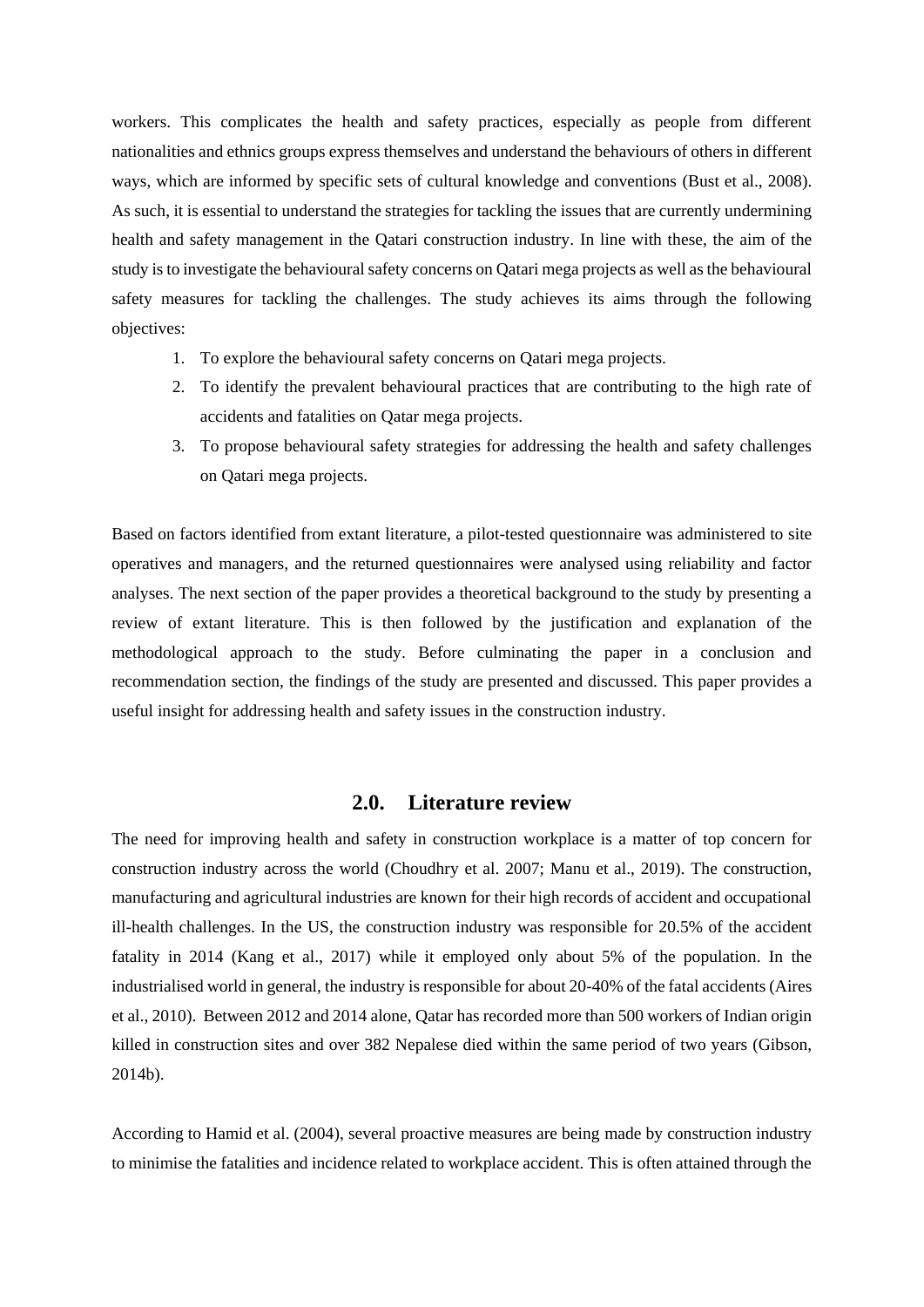implementation and adoption of safety management systems that guarantee continuous management of worker safety throughout the construction activities. Li et al. (2015) highlight the need for the provision of safe system of work and safe working place as an effective safety management to reduce accident and the number of death and injuries in the construction industry. Earlier, Saarela et al. (1989) saw the use of the safety poster (informational campaign) to improve health and safety as less effective measure, stating in their argument that before positive change can be expected in serious accidents, the campaign material must be seen, understood and acted upon. Meanwhile the Qatari construction industry still practices the traditional approaches to safety management such as by focussing solely on improving the design of plant and machinery, risks minimisation, identification of work hazards, provision of personal protective equipment, and improved work methods. Regardless of the implementation of all these traditional approaches, the reports of the accidents and injuries in Qatari construction industry is still alarming. Therefore, it could be argued that the current approaches that are strongly rooted in the traditional approach are not sufficient to address the high number of occupational deaths (Sajwani, 2017).

Numerous studies have suggested that human behaviour either through action or inaction is a major cause of accidents at place of work (Haslam et al. 2005). In the field of safety science, unsafe behaviour remains popular. As far back as 1931, Heinrich stated that while estimating the direct causes of the accident, unsafe behaviour account for 88%, unsafe conditions account for 10%, while the remaining 2% are unpreventable. Other studies have also placed an important attention on unsafe behaviour, as the cause of the most accidents in many industries (Choudhry and Fang, 2008). HSE (2003) highlights that employee behaviour contributes to over 70% of the accident in the workplace. As such, behavioural safety approach has proven to be valuable in dealing with the occupational health and safety; and because of its success, many construction industries have recognised the approach as an effective means to achieve robust safety management system (Talabi et al. 2015).

The behaviour-based safety was first introduced in the United Sates and has overtime become a recognised manner through which people's side of safety can be managed. As more industries began to observe injuries at an accelerating rate, it became more obvious that having accessible safe equipment and hazard-free facilities was not enough in preventing accident; therefore, the focus was shifted to dealing with the behaviour of individuals. Different scholars have drawn various definitions among whom is Geller (2001) who highlighted that behaviour-based safety relates to a broader category of interventions such as plans, processes, approaches and tactics by which behavioural psychology principles are implemented to effect change to specific behaviours. Kaila (2010) explains that Behaviour-Based Safety highlights that employees ought to take responsibility for their own safety and avoid unsafe behaviours.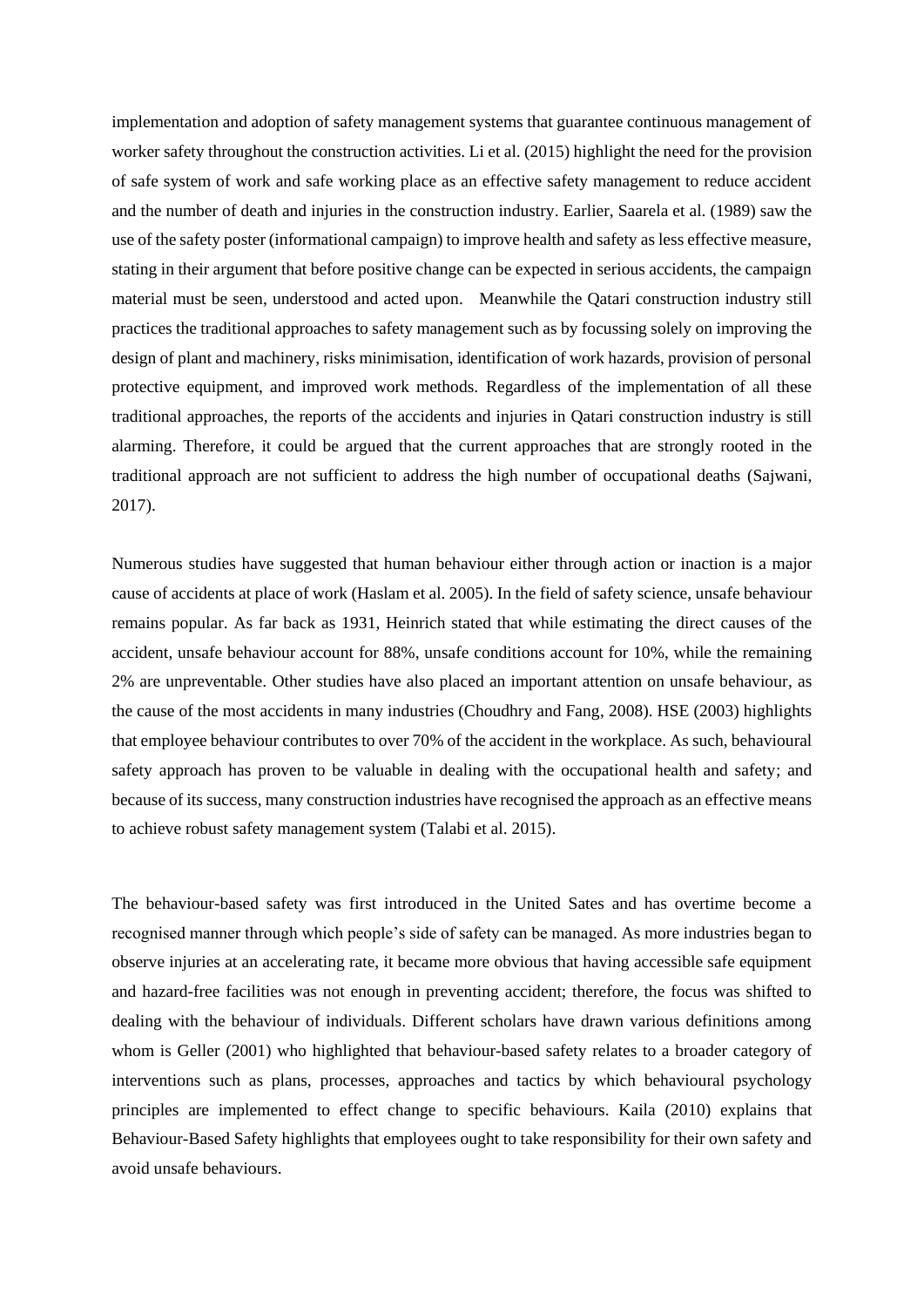Several practices, conditions, methods and behavioural issues have been associated with the alarming rate of accidents and fatalities in the construction industry. According to Siriwardena et al. (2006) certain acts of nature can result in worker exposure to health and safety risk within the construction industry. They identified such natural acts as earthquakes, floods, typhoons, storms, landslides, tsunamis, volcanic eruptions and so on as posing high risk for workers on construction sites near areas predisposed to such events. Construction work is safer in favourable weather conditions with construction in rainy weather having great possibility of causing accidents from slippery scaffolds among other effects. Lucy et al. (1999) found human error and sometimes negligence, as a major cause of accidents and diseases in the construction industry. According to their finding, human behaviour is a key justifiable factor for most of the accidents recorded in the construction industry globally. The study further attributes errors in judgment, poor concentration at work, low awareness of safety risk exposure or its management, and poor usage of PPEs as major human factors that exposes workers to accidents and diseases on construction sites.

A study by Biggs and Williamson (2012) highlights that during an audit test for alcohol consumption, nearly 500 construction workers in Australia were discovered to be above the cut off score (8) for hazardous alcoholic consumption. This will certainly have effects on the workers' ability and safety during work time if they are over the legal limit. This problem is not only in Australia but also in the UK, where more pure alcohol is consumed than Australia; and, more importantly, as the global drinking habits are changing (United Nations, 2012). Similarly, Van Gordon et al. (2014) highlighted that employees in construction industries usually find themselves working under pressure in order to meet targets set for them by their supervisors or managers thereby making them to take shortcuts and work unsafely. As such, organisational or managerial negligence can put employees at risk of being involved in accidents. In line with this, Frederick and Lessin (2000) pointed out that workers are sometimes encouraged to perform tasks using or following risky procedures because doing so could appear to be typically easier, faster, and more efficient or convenient for them than following the safe procedures which sometimes appear to be longer winded and stressful. This could easily lead to situations where workers are involved in accidents.

Another area of safety consideration in such nations as Qatar is that the employees come from different countries to work there, leading to varying cultural background as well as communication challenges. This requires training manuals to be translated and training to be presented to employees in different languages. Hofstede (2009) suggests that cultural dimension theory expresses the effect that a society's culture has on value of its members and how behaviour relates to this value. Different cultural backgrounds may influence behaviours on site and could potentially cause cultural clashes leading to miscommunication and unsafe behaviour or practices at work. This study contributes to the argument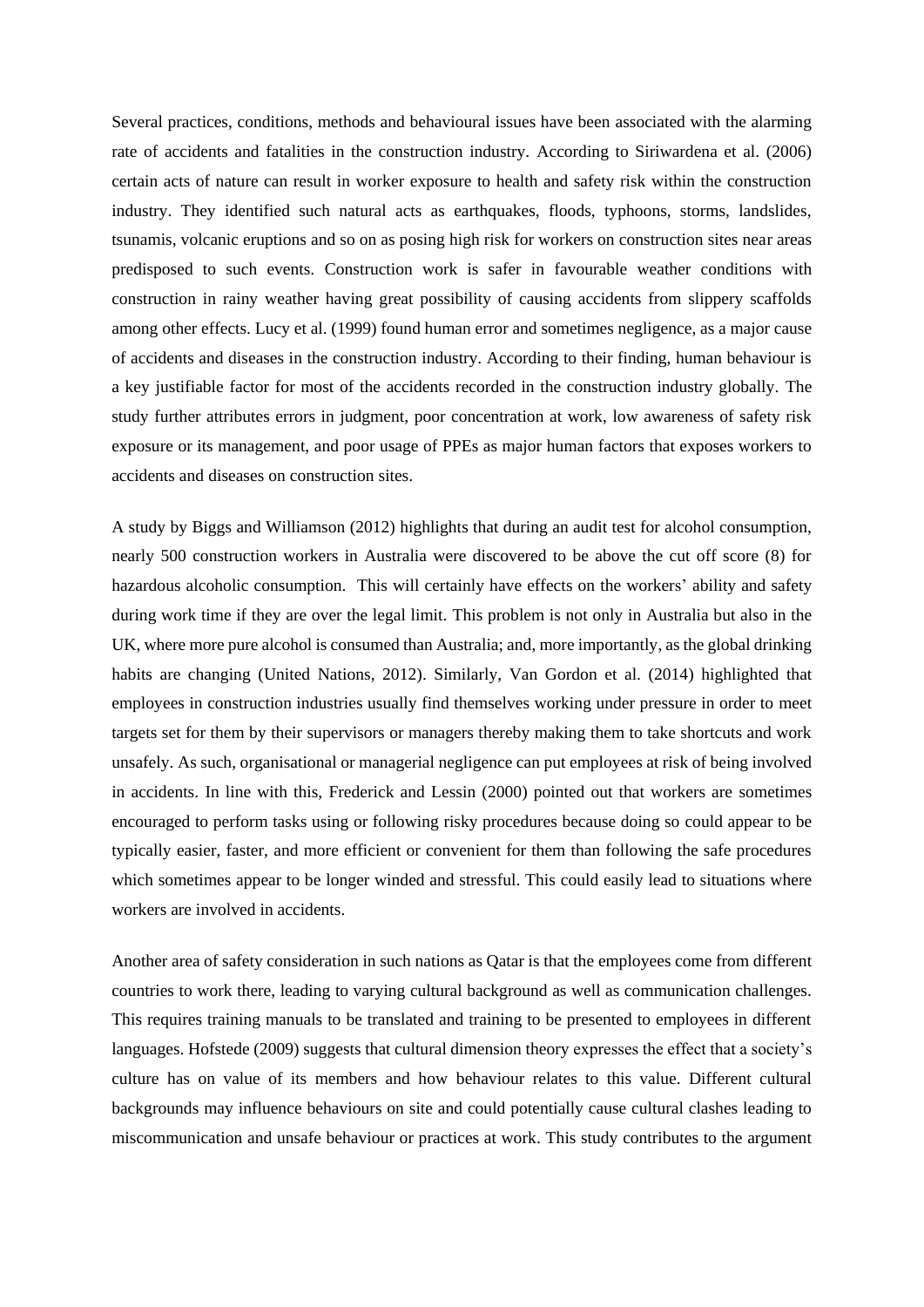by investigating the behavioural safety influences and measures for enhancing safety in such as multicultural construction site environment as in Qatari mega projects.

# **3.0. Research Method**

This study employs quantitative method to data collection and analysis by building on relevant factors established from extant literature. This approach is deemed suitable as it is the most suitable approach when a study is seeking quantifiable data that could be released to statistical treatment so that it can support or reject any different ideas (Creswell, 2003).

#### **3.1.Quantitative Data Collection**

In addition to brainstorming sessions, a review of safety practices and measures was carried out by identifying influences and strategies for behavioural based safety in construction industries across extant literature. The brainstorming session and literature review, according to Field (2013) is an effective approach for establishing variables for measuring constructs of questionnaires. The identified factors were then put into a questionnaire, which consists of three main sections including the demographics characteristics of the respondents, factors influencing unsafe behaviour and measures for engendering safety behaviour. The use of questionnaire ensures that the research instrument could reach a larger audience over a short period of time without any significant cost implication (Walliman, 2009). The questionnaire was put on a five-point Likert scale, where 1 represents strongly disagree and 5 represents strongly agree. It was then pilot tested before being administered through an online survey platform. In addition to the respondents' information, the questionnaire consists of two main questions, which were aimed at evaluating the extent to which the respondents agree that a set of factors influence unsafe behaviour and the extent to which the other sets of factors can help to address unsafe behaviour on construction projects.

The questionnaire was administered to site operatives and managers on Qatari mega projects through networks of personal contacts, snowballing techniques and networking platforms. Figure 1 illustrates the methodological framework, including the data collection and analytical processes. Overall, 115 completed questionnaires were returned by the respondents, and were used for the quantitative analysis through reliability analysis and exploratory factor analysis. Table 1 shows the distribution of the respondents, including job roles, years of experience and safety qualifications, among others.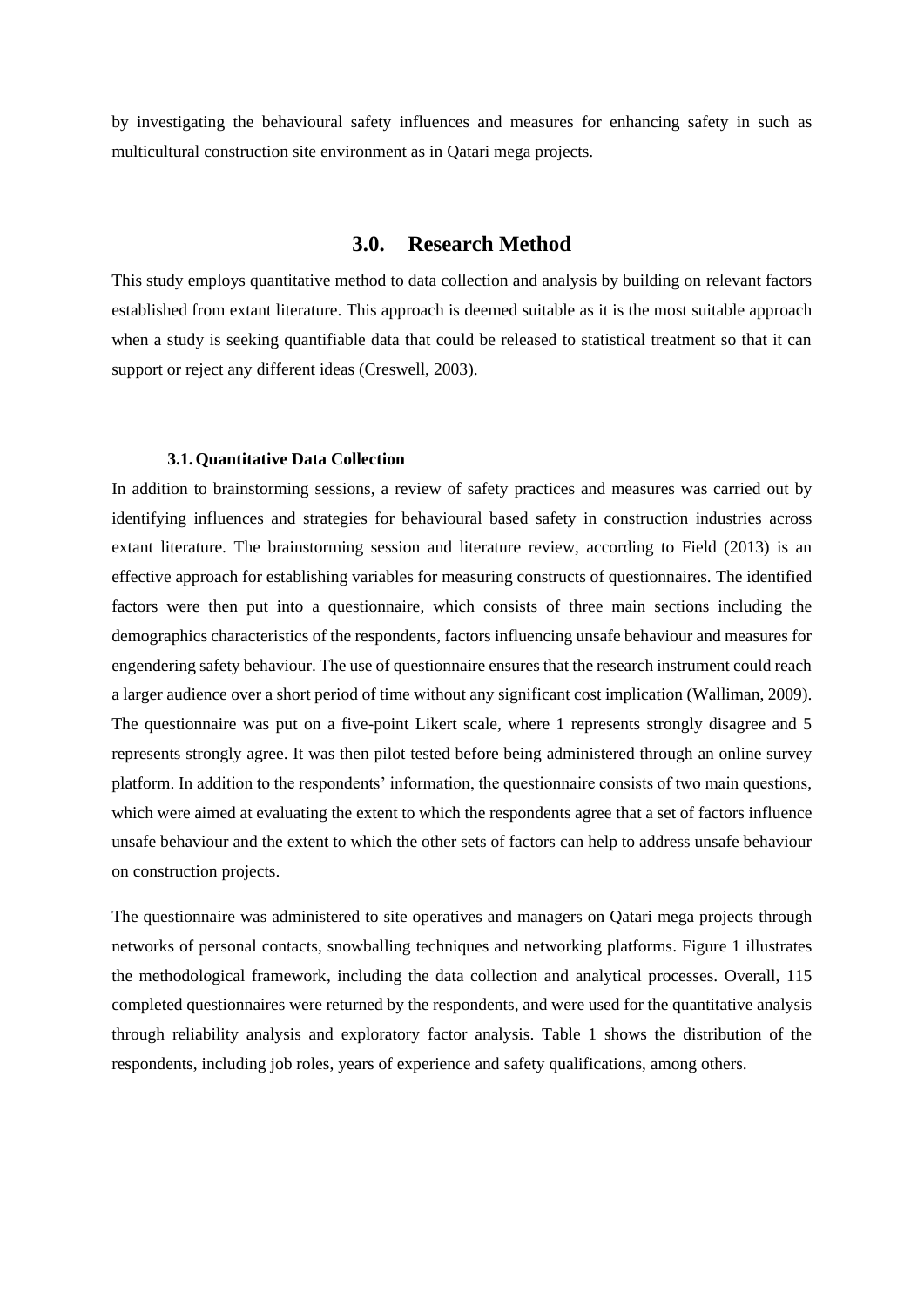

*Figure 1: Overview of the methodological processes*

| Demographic               | <b>Frequency</b> | Demographic characteristic | Frequency      |
|---------------------------|------------------|----------------------------|----------------|
| characteristic            |                  |                            |                |
| <b>Roles</b>              |                  | <b>Safety Training</b>     |                |
| Carpenter                 | 10               | CSCS 1 Day                 | $\overline{2}$ |
| Electrician               | 10               | On the job Safety Training | 70             |
| <b>Equipment Operator</b> | 8                | <b>NVQ Modules</b>         | $\mathfrak{D}$ |
| Iron worker               | 5                | <b>NEBOSH Certificate</b>  | 18             |
| Labourer                  | 11               | <b>IOSH</b>                |                |
| Mason                     | 5                | <b>NEBOSH &amp; IOSH</b>   | 19             |
| Plasterer                 | 5                | No Safety Training         | 3              |
| Plumber                   | 3                |                            |                |
| Pipe Fitter               | 4                | <b>Education</b>           |                |
| <b>Rod Busters</b>        | $\overline{c}$   | Secondary School or less   | 60             |
| Welder                    | 7                | Bachelor's degree (B.Sc.)  | 49             |
| Roofer                    | 5                | Master's degree (M.Sc.)    | 6              |
| Painter                   | 5                | P. HD                      | $\Omega$       |
| <b>Bricklayer</b>         | 9                |                            |                |
| <b>Scaffolders</b>        | 8                | <b>Years of Experience</b> |                |
| Safety officer/manager    | 12               | $0 - 3$                    | 21             |
| Others                    | 6                | $3 - 5$ years              | 52             |
|                           |                  | $6 - 10$ years             | 30             |
|                           |                  | 11 years and above         | 12             |

*Table 1: Overview of the respondents*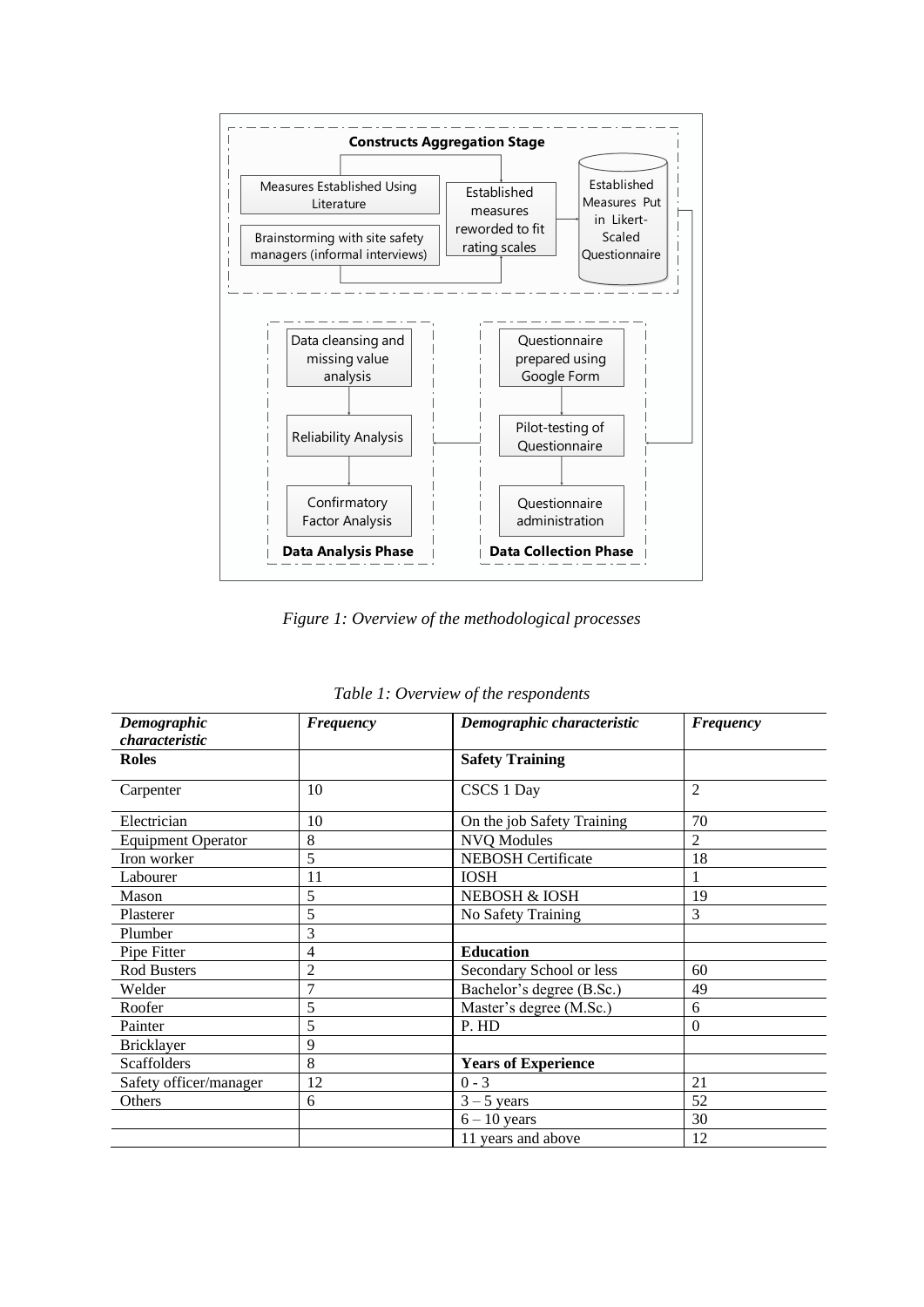#### **3.2.Reliability Analysis**

The data analysis was carried out using reliability analysis and exploratory factor analysis. The reliability analysis was carried out to confirm the suitability of the data for further analysis and to remove any factor that does not contribute to the overall reliability of the constructs as recommended by Nunnally and Bernstein (2017). According to Field (2013), the value of Cronbach's Alpha ranges from 0 to 1, with a good internal consistency reflected by a value above 0.7. Using SPSS version 24, the Cronbach's Alpha Coefficient for the contributing factors in this study is 0.943 and that of the mitigating strategies is 0.936, both of which are excellent values (George and Mallery, 2003). A further evaluation test called "Cronbach's Alpha if item deleted" as suggested by Field (2013), was carried out to ensure that all items on the questionnaire are reliable and contributing to the good internal consistency. For this study, any item with Cronbach's Alpha coefficient above 0.943 for contributing factors and above 0.936 for the strategies indicate the item is not good enough and should be deleted from the list of variables. Based on this CF4 (0.944), CF22 (0.948), and CF24 (0.955) were deleted from the contributing factors while items MS10 (0.939), MS14 (0.937), MS21 (0.937) and MS36 (0.937) were deleted from the strategies as recommended by Field (2013). The remining factors were used for further analysis.

#### **3.3.Factor Analysis**

Exploratory Factor Analysis (EFA) was carried out to establish few uncorrelated influences and strategies for engendering behavioural safety practices in the Qatari construction industry. According to Tabachnick and Fidell (2001), the process of carrying out an EFA involves three steps, which are confirmation of data suitability, factor extraction and factor rotation. Kaiser Meyer Olkins (KMO) and Bartlett's test of sphericity were evaluated to determine the data suitability, as a value above 0.5 for KMO and a *p*-value below 0.05 for the Bartlett's test of sphericity confirm suitability of the data (Malhotra and Dash, 2009; Field, 2013). In this study, the KMO coefficient for the contributing factors and strategies were 0.932 and 0.853 respectively, both of which are excellent values (Malhotra and Dash, 2009). Similarly, the *p*-value for the Bartlett's test for the contributing factors and mitigating strategies are 2.854E-10 and 2.2223E-228 respectively, both of which are within the acceptable threshold (Field, 2013). In line with Field (2013), the diagonal of anti-imaging matrix was examined to exclude any factor with a diagonal value of less than 0.5. On examining this, none of the factors has its anti-imaging diagonal value below the acceptable threshold.

Factor extraction and rotation were carried out using Principal Component Analysis (PCA) and Equamax with Kaiser Normalization respectively. Factors that loaded in more than one component were removed as recommended by Tabachnick and Fidell (2001). The result produced four component factors for the factor contributing to poor behavioural safety and six (6) component factors for the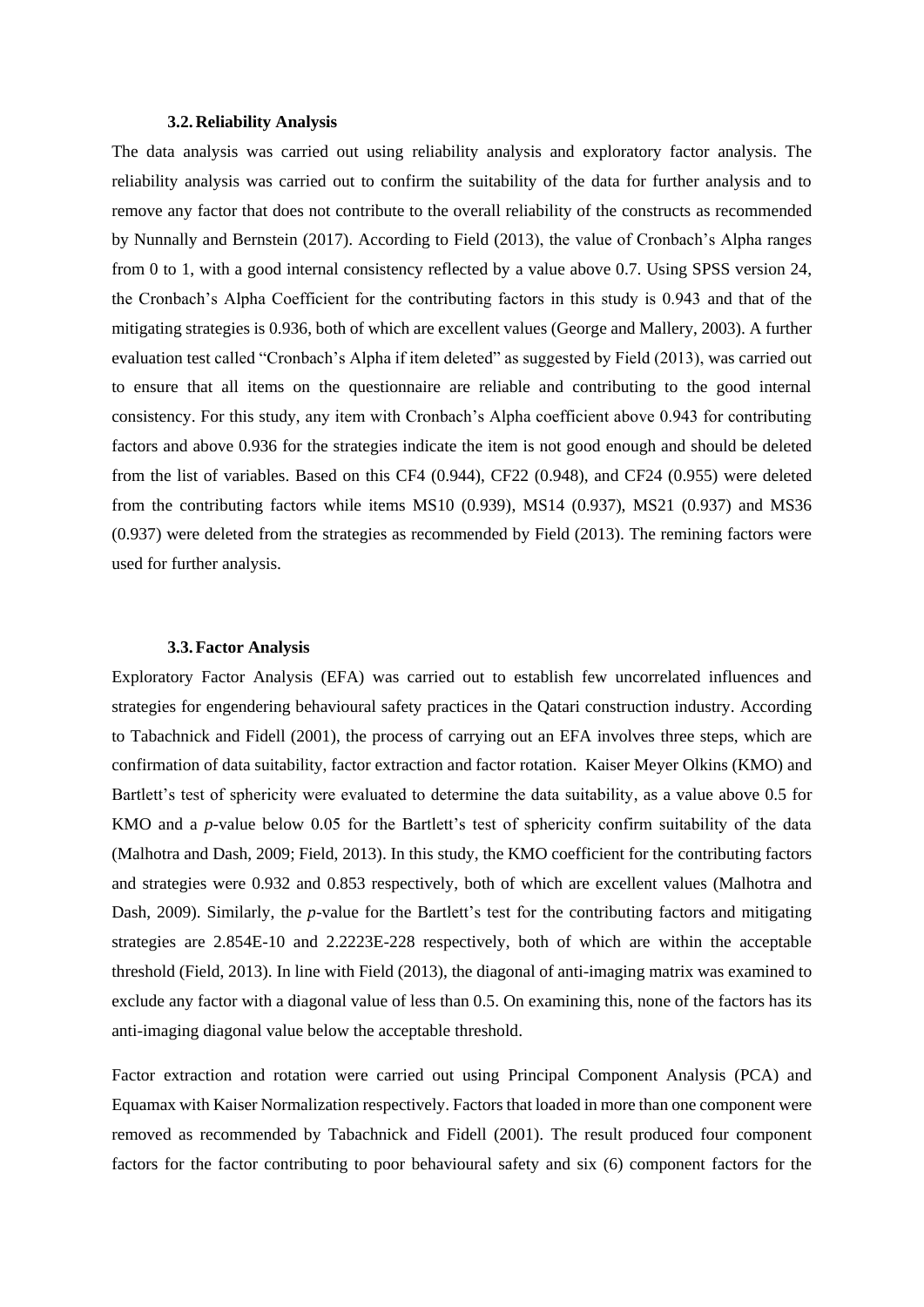strategies for engendering behavioural safety on construction sites. Findings of the factor analysis and reliability analysis are presented in Table 2 and 3.

|                  | <b>Extracted and rotated components</b>                             | <b>Factor</b> loading | Eigen<br>value | % of variance | <sup>a</sup> Cronbach Alpha<br>if item deleted |
|------------------|---------------------------------------------------------------------|-----------------------|----------------|---------------|------------------------------------------------|
| $\boldsymbol{A}$ | Lack of adequate safety knowledge                                   |                       | 7.306          | 27.527        |                                                |
| CF <sub>5</sub>  | Operating machine at unsafe speed                                   | 0.821                 |                |               | 0.938                                          |
| CF <sub>8</sub>  | Poor maintenance of machine                                         | 0.849                 |                |               | 0.938                                          |
| CF10             | Protective equipment and guards provided<br>but not used            | 0.792                 |                |               | 0.938                                          |
| CF11             | Using of improper tools for different job<br>category               | 0.764                 |                |               | 0.938                                          |
| CF13             | Ineffective safety device usage on site                             | 0.858                 |                |               | 0.937                                          |
| CF14             | Irregular and hazardous housekeeping                                | 0.778                 |                |               | 0.937                                          |
| <b>CF17</b>      | Poor concentration at work due to personnel<br>issue                | 0.763                 |                |               | 0.939                                          |
| CF19             | Low awareness of safety risk exposure                               | 0.861                 |                |               | 0.937                                          |
| $\boldsymbol{B}$ | Employees' poor disposition to safety                               |                       | 4.835          | 23.023        |                                                |
| CF1              | Exposure of workers to unfriendly weather                           | 0.637                 |                |               | 0.940                                          |
| CF <sub>2</sub>  | Excessive noise on site contributes to<br>negative safety behaviour | 0.424                 |                |               | 0.943                                          |
| CF3              | Negligence by employees                                             | 0.731                 |                |               | 0.939                                          |
| CF12             | Alcohol consumption by workers                                      | 0.752                 |                |               | 0.938                                          |
| CF <sub>23</sub> | Workers rewarded for performing task at<br>unsafe manner            | 0.584                 |                |               | 0.941                                          |
| $\overline{C}$   | Putting production ahead of safety                                  |                       | 3.043          | 14.492        |                                                |
| CF <sub>6</sub>  | Employees working under pressure to meet<br>production deadlines    | 0.414                 |                |               | 0.938                                          |
| CF7              | Employee work unsafely due to the fear of<br>losing their jobs      | 0.475                 |                |               | 0.942                                          |
| CF15             | Forcing workers to meet production<br>deadline                      | 0.710                 |                |               | 0.939                                          |
| $\boldsymbol{D}$ | Improper safety gear                                                |                       | 2.362          | 7.263         |                                                |
| CF16             | Worker improper dressing or apparel for job                         | 0.808                 |                |               | 0.938                                          |
| CF20             | Non-availability of personal protective<br>equipment                | 0.853                 |                |               | 0.937                                          |
| CF21             | Poor usage of PPE                                                   | 0.823                 |                |               | 0.937                                          |

*Table 2: Exploratory factor analysis and Cronbach Alpha for contributing factors.*

Note: a – the Cronbach Alpha coefficient for the contributing factor is 0.943.

| No.         | <b>Extracted and rotated components</b>                                                             | <b>Factor</b><br>Loading | Eigen<br>Value | % of Variance | ${}^a$ Cronbach<br><b>Alpha</b><br>item<br>deleted |
|-------------|-----------------------------------------------------------------------------------------------------|--------------------------|----------------|---------------|----------------------------------------------------|
|             | <b>Proactive Approach towards Safety by</b><br>the Management                                       |                          | 3.582          | 11.193        |                                                    |
| <b>MS32</b> | Site management constantly laying good<br>example for safety through the way they<br>behave safely. | 0.726                    |                |               | 0.932                                              |

Table 3: Exploratory factor analysis and Cronbach Alpha for mitigating strategies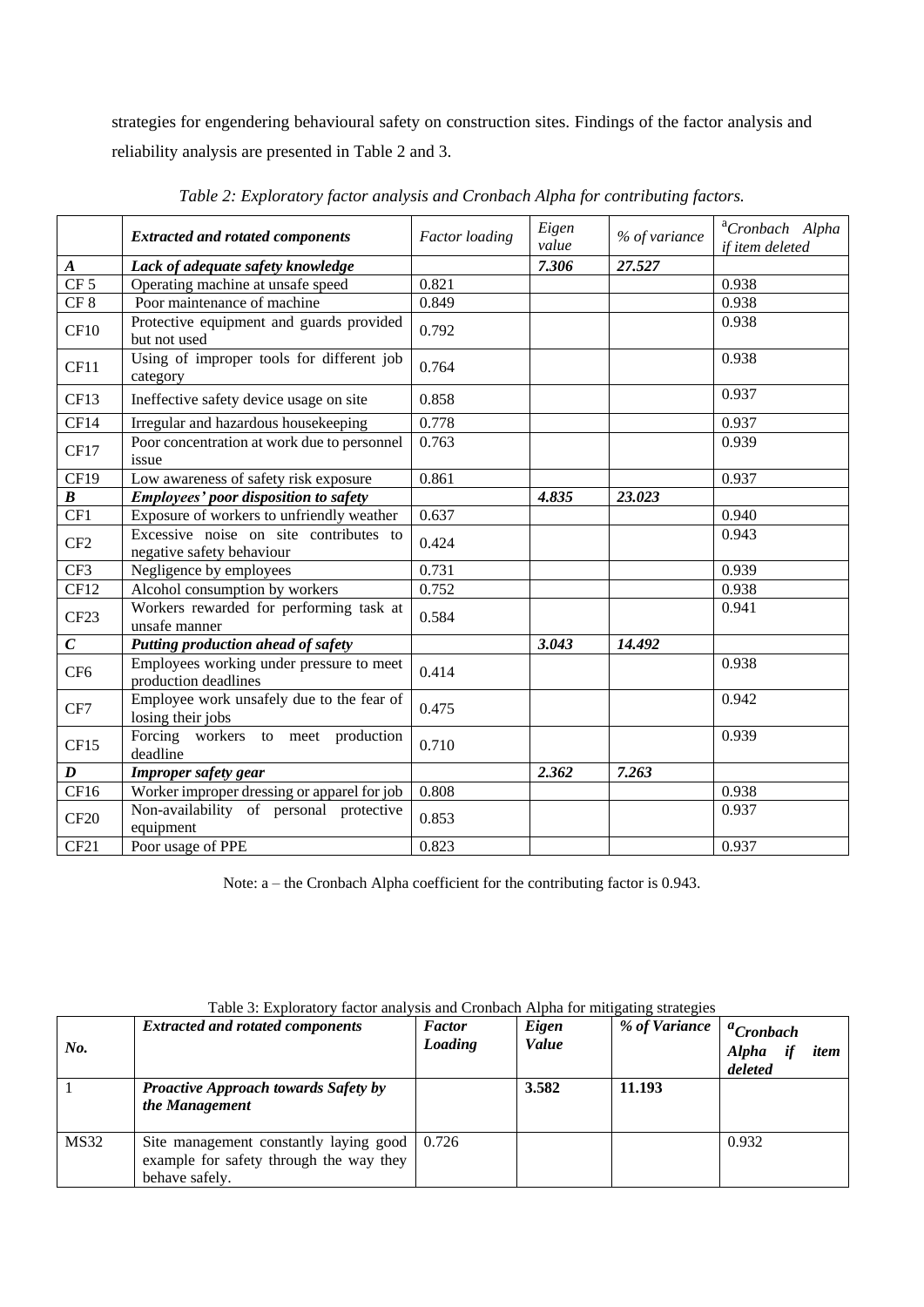| <b>MS33</b>      | Barriers around excavations                                          |       |       |        | 0.933 |
|------------------|----------------------------------------------------------------------|-------|-------|--------|-------|
| <b>MS34</b>      | Regular checking of ladders                                          | 0.648 |       |        | 0.933 |
| <b>MS35</b>      | Regular checking of scaffolds<br>and                                 | 0.666 |       |        | 0.933 |
|                  | platforms                                                            |       |       |        |       |
| $\mathbf{2}$     | <b>Effective Communication and Feedback</b>                          |       | 3.390 | 10.595 |       |
|                  |                                                                      |       |       |        |       |
| <b>MS15</b>      | Regular observations and feedback                                    | 0.738 |       |        | 0.932 |
|                  | Sanction policy to control unsafe act                                | 0.602 |       |        | 0.933 |
| <b>MS16</b>      |                                                                      |       |       |        |       |
| <b>MS17</b>      | Conducting regular meetings on safety by<br>trained safety personnel | 0.702 |       |        | 0.933 |
| <b>MS20</b>      | Developing new safety rules<br>and<br>regulations                    | 0.615 |       |        | 0.933 |
| <b>MS25</b>      | Site communication by management                                     | 0.786 |       |        | 0.932 |
| $\overline{3}$   | Provision of adequate equipment and                                  |       | 3.120 | 9.975  |       |
|                  | safety monitoring                                                    |       |       |        |       |
| <b>MS26</b>      | Constant safety monitoring apparatus on<br>site                      | 0.530 |       |        | 0.934 |
| <b>MS27</b>      | Proper risk response and risk management                             | 0.500 |       |        | 0.934 |
|                  | system                                                               |       |       |        |       |
| <b>MS28</b>      | Adequate equipment that is aligned with<br>the nature of the work    | 0.548 |       |        | 0.934 |
| <b>MS31</b>      | Swift response on safety violation                                   | 0.475 |       |        | 0.935 |
| 4                | <b>Safety Education and Training</b>                                 |       | 2.864 | 9.462  |       |
| $\overline{MS5}$ | $\overline{\text{On}}$ the job safety training                       | 0.512 |       |        | 0.935 |
| <b>MS24</b>      | Safety education and training on safety                              | 0.589 |       |        | 0.933 |
| $\overline{5}$   | Safety enforcement and appraisal                                     |       | 2.792 | 8.561  |       |
| <b>MS11</b>      | Continuous<br>improvement<br>safety<br>on<br>inspection              | 0.535 |       |        | 0.934 |
| <b>MS12</b>      | Effective governance and strict regulations                          | 0.529 |       |        | 0.934 |
| 6                | <b>Safety Policy Efficiency</b>                                      |       | 2.534 | 7.918  |       |
| MS3              | Stress free working environment                                      | 0.565 |       |        | 0.934 |
| MS4              | Regularly updating safety information                                | 0.558 |       |        | 0.934 |

Note: a – the Cronbach Alpha coefficient for the mitigating factor is 0.936.

# **4.0. Discussion**

Based on the objectives of the study, the findings of the study are discussed under two headings. The first section discusses the factors contributing to inadequate behavioural safety, while the second section discusses the strategies for engendering behavioural safety in Qatari construction industry.

# **4.1.Factors Hindering Behavioural Safety among the Site Operatives**

Based on the findings of the exploratory factor analysis, the four factors that contribute to inadequate behavioural safety are discussed in this section.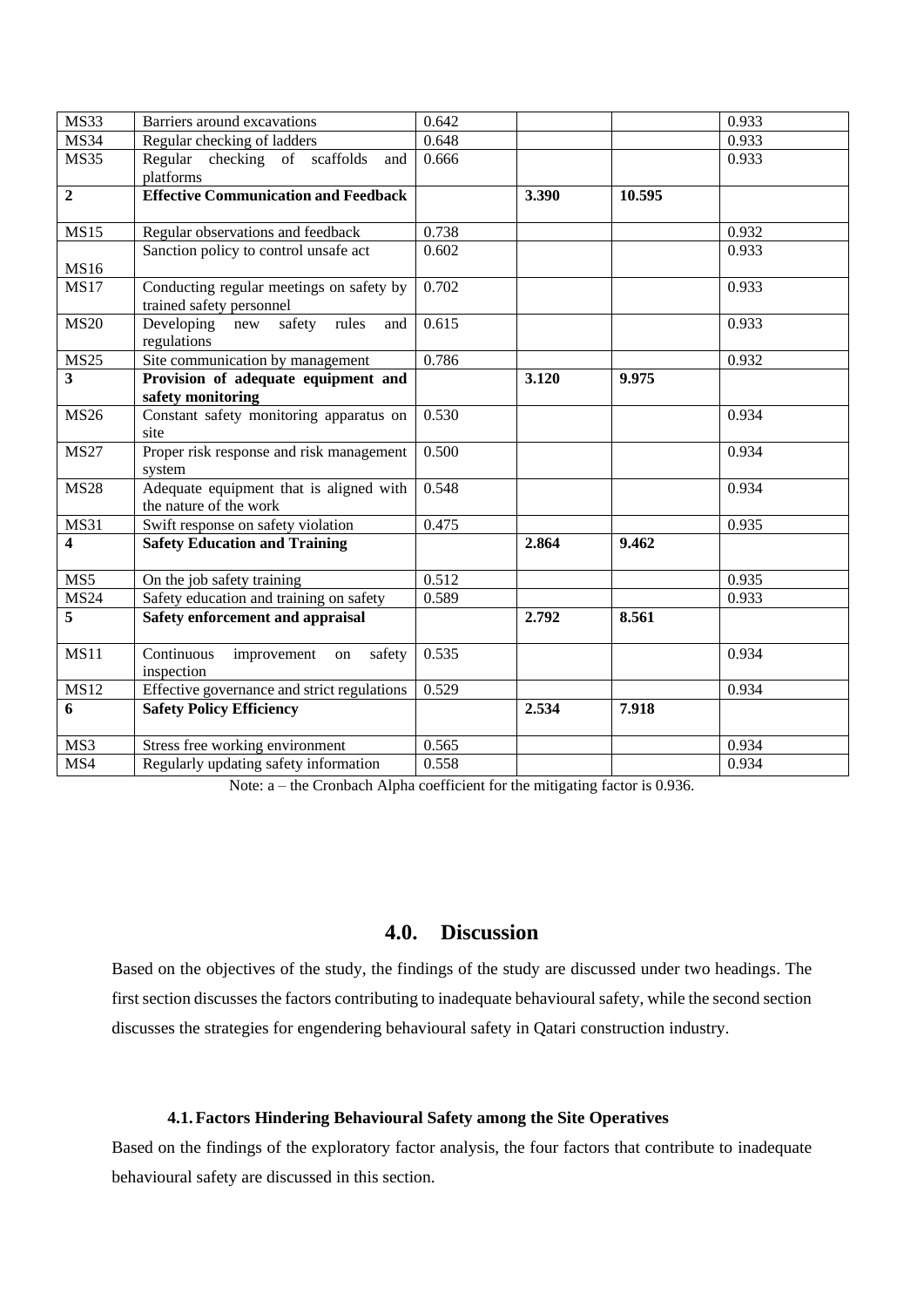## *4.1.1. Lack of Adequate Safety Knowledge*

With the highest percentage of variance at 27.527%, lack of adequate knowledge of safety practice is considered to be the main factor contributing to unsafety behaviour. Inadequate safety knowledge in this case encompasses a scenario where an employee may have a low perception of the risks associated with their workplace activities or task. According to Li (2019), this may further be influenced by the employee's ability to make accurate and timely decision based on their cognitive ability which supports their tendency for spotting the hazards to prevent accident occurrence. Even when the management provide adequate safety device, some employees are naturally inclined than others to take risks. In a study carried out by Musonda and Smallwood (2008) in Botswana, it was found that only 4% of site workers wore eye protection gears. Although the study was carried out many years ago, it helps to explain the current situation on Qatari Mega projects, where some employees are either not well informed of the outcome of operating machine at unsafe speed or are left to be operating machine on their own because they claimed to have many years of experience of doing the work while failing to follow the established safety procedure.

On the mega projects, instances of unsafe behaviour include working on a forklift at unsafe speeds which could lead to accident with other vehicles and even with other employees, with the operators claiming that they are placed under pressure by their supervisor. This could explain the reason why Qatari mega projects have been known for poor safety outcome as Van Gordon et al. (2014) highlighted that a major cause of accident in the construction industry is because of employees usually finding themselves working under pressure to meet targets set by supervisors or managers thereby making them to take shortcuts and work unsafely. This even becomes more dangerous when lethal chemicals, dangerous machinery or working at height is involved. Housekeeping is one of the most reliable measures encouraging a company's attitude towards production, quality, and worker safety but poor housekeeping poses many hazards that can lead to tripping or falling. Congestion on site is another unsafe condition as it sets the stage for limited and insufficient working space, which can lead to occupational injury or accidents. While all these pose health and safety risks on their own, a combination of all these unsafety activities are recipe for looming disaster on construction sites.

## 4.1.2. *Employees' Poor disposition to safety*

This group shows total variance of 23.023% in this category for factors contributing to employee's unsafe behaviour, and it is considered as the second factor contributing to unsafe behaviour among construction workers on Qatari Mega Projects. Basically, safety could be enhanced when employees are working under friendly or favourable weather and under severe weather if adverse weather policy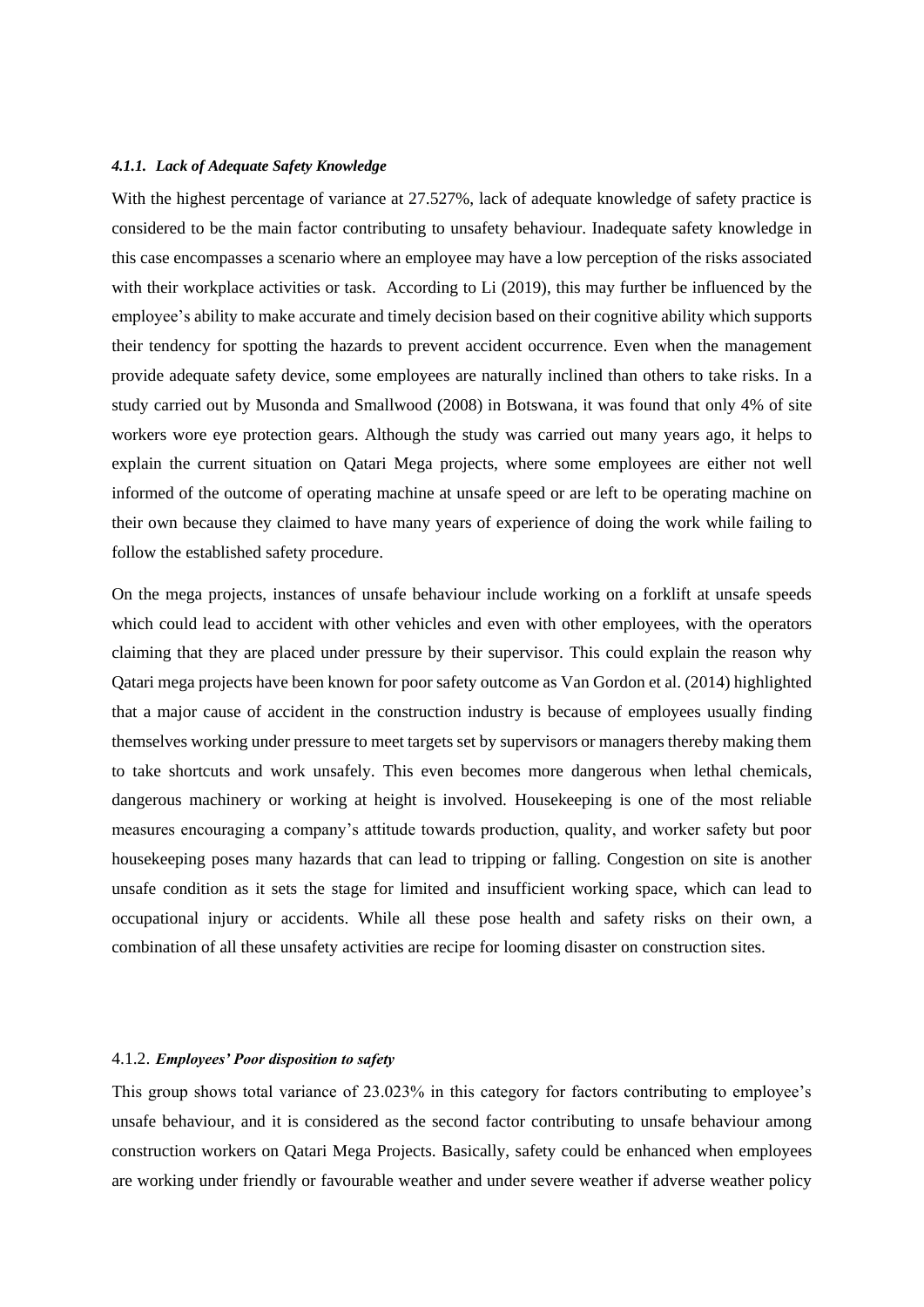is in place (Khosravi et al., 2014). If the employers do not have provision for adverse weather policy, the employee would not be able to know what is expected of them when they find themselves in such a situation and this leads to confusion on site which in most cases cause a negative safety behaviour on the side of the employee. Employee working in bad weather could lead to accidents from slippery, scaffolds falling, electrocution, and several other hazards that may be worsen by hot weather. Coupled with the adverse whether condition is the excessive noise at construction sites which could prompt temporary hearing loss that could subsequently contribute to accidents at work. In addition, an exposure to uncontrolled level of noise above regulated level on site resulting from such site activities as explosions, hammering, welding, heavy equipment and other machinery noises could cause occupational deafness or loss of concentration, which may result in other health risk exposures (Wu et al., 2020).

Apart from weather, noise and other environmental hazards that may increase susceptibility to accidents, some workers are negligent of safety procedure. This could be due to being under the influence of drug and alcohol (Flannery et al., 2019) or when they are actually rewarded for getting the job done on time irrespective of whether an unsafe procedure has been used or not.

## *4.1.3. Putting production ahead of safety*

Safety goals can be inhibited on construction site if production goals and meeting deadline are put ahead of safety procedure (Kines et al., 2010). While the construction industry is constantly under pressure to meet the cost, time and quality targets, it is essential that site safety is adequately prioritised to protect all site workers. However, with this factor group having a variance of 14.492% which puts it as the third factor leading to unsafe behaviour, it does suggest that the urgency of getting the mega projects completed within a short period could be contributing to unsafe behaviours among the employees. Manu et al. (2014, 2017) in their study of the accident causal impact of construction project features reported that a constrained project duration induces time pressure on site, which influences accident occurrence.

On a typical construction site in Qatar, there are often different categories of workers with capacity ranging from those who can read and understand safety instruction and those that will need further interpretation (Amnesty International, 2013; Theodoropoulou, 2019). In such instances, a very clear instruction becomes essential for expected safety behaviour standard. However, when management places production above safety, this has a high negative influence on the motivation and knowledge of the employees who are already disadvantaged by poor literacy level or language barriers. This buttresses the early findings of Loosemore et al. (2010), which suggests that language barriers does not only prevent adequate interaction among site workers but also complicate safety management practices on construction sites.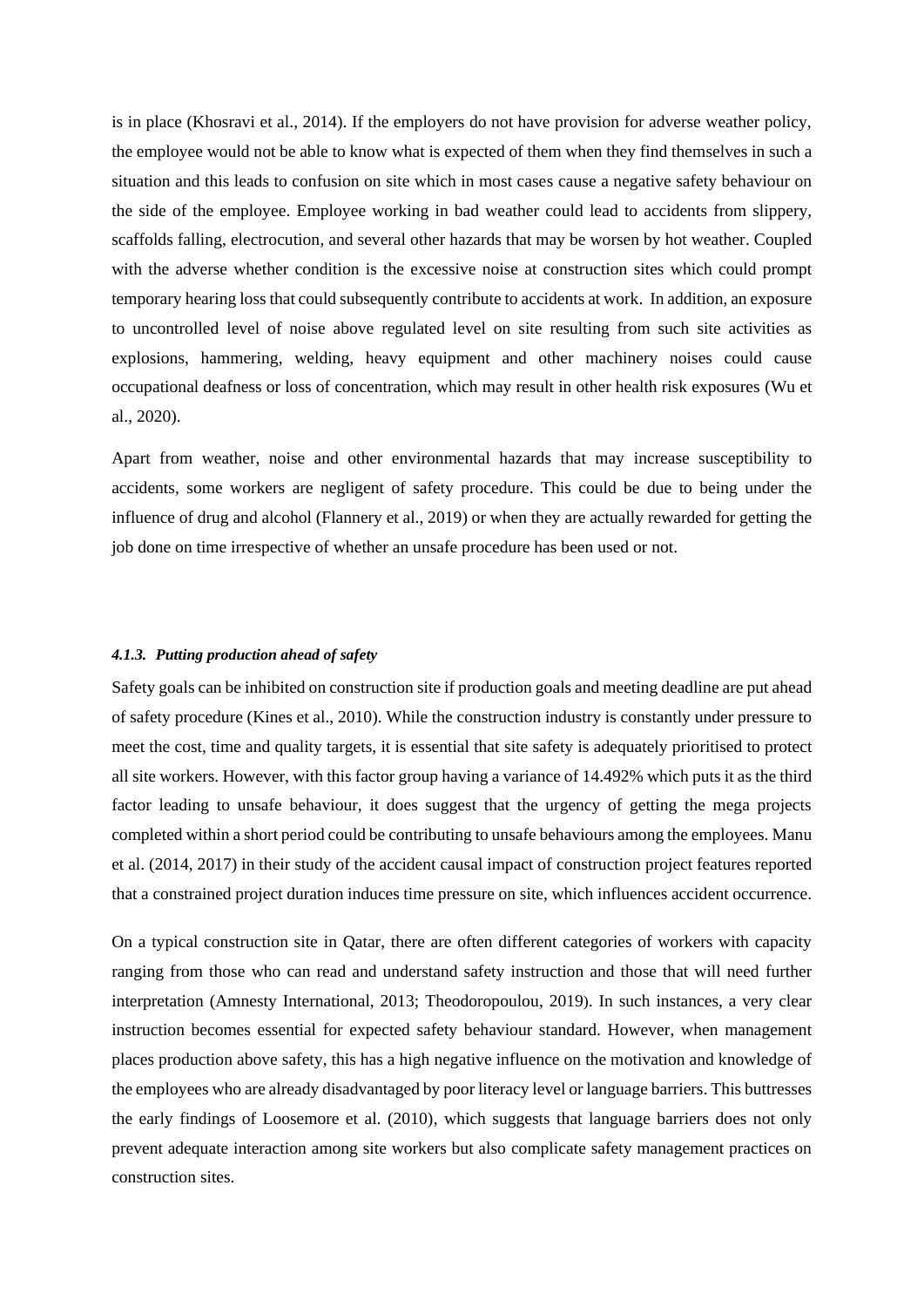The study suggests that employers trying to meet deadlines has eroded safety behaviour and encourage increased risk-taking behaviour among construction site employees. For instance, the finding suggests that some construction employees on site prioritise meeting target over following the safe system of work, using the right tools and equipment for their work when they are behind schedule. In addition, working for a longer than the working hours to meet up the target is found to be the norm for many site workers. This increases fatigue and accident proneness for the construction workers (Shao et al., 2019). When an employee is under the pressure of production, coupled with the management turning a blind eye on safety as a result of the needs to meet a target, the outcome is not only a safety risk but a threat to life of the employees (Kines et al., 2010). Additionally, the study suggests that there isconsumption of alcohol among the workers, which according to Flannery et al. (2019) could be a means of coping with the work pressure notwithstanding its elevated health and safety risk.

#### *4.1.4. Improper safety gear*

The use of safety gears, also known as PPE, such as hardhats, gloves and goggles, among others is very important for workers in the industry that reports the highest fatal injury every year (HSE, 2018), and could ultimately be the difference between life and death. However, a major factor that contributes to the high level of accident and fatalities on the mega project is an improper use or lack of appropriate safety gears to be used by the workers. In some cases, the employee decides not to use the personal protective equipment or the appropriate one because they are trying to get the job done on time, with an example being some workers deliberately ignoring the use of a guard while using a cutting machine.

Improper dressing or apparel for job is another unsafe behaviour that poses a threat to the health and safety of construction workers. This is a scenario where the workers will not be properly dressed as required for their job-specific roles on site, with some workers wearing sandals or bathroom slippers or other forms of shoes outside the recommended toe steel cap safety shoe. While workers could be blamed for not using the appropriate gears for work, some workers claim that their employers fail to provide them with personal protective equipment (PPE) as required by the health and safety regulation. Where employers fail to provide the safety gears, workers disposition to health and safety concerns will be negative, with outcomes likely to be an increased number of accidents on construction sites (Ismail et al., 2012). As such, it is important that workers are sensitised of their health and safety risks management by providing them with appropriate safety gears.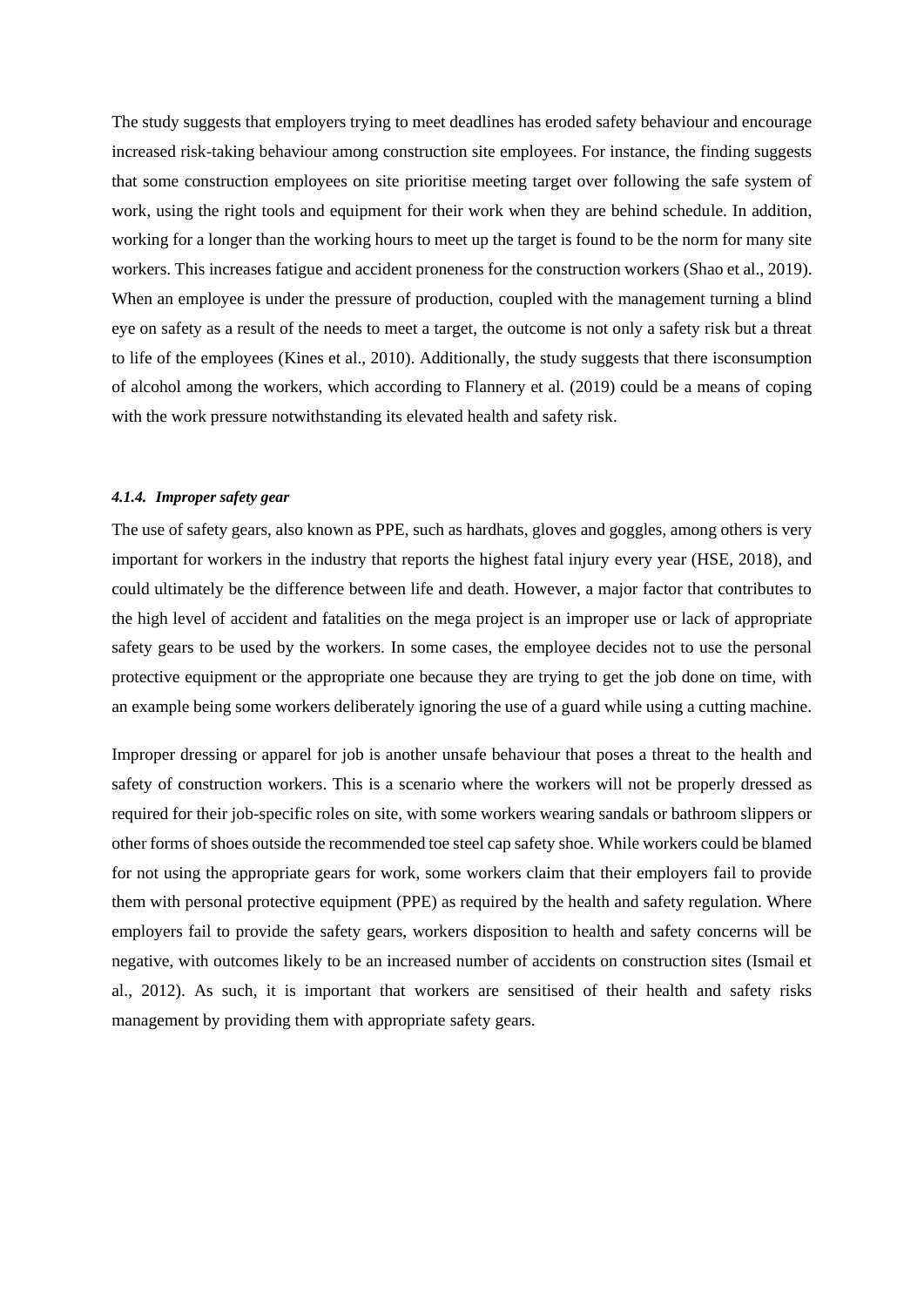#### **4.2.Strategies for Enhancing Behavioural Safety in Qatari Construction Industry**

Based on the findings of the exploratory factor analysis, the six strategies for entrenching behavioural safety are discussed in this section.

## *4.2.1. Proactive Approach towards Safety by the Management*

This group shows the highest percentage of variance at 11.193%, indicating that a proactive approach to health and safety management, including regular check of equipment and machinery is the best approach for engendering behavioural safety among the employees. As the group name, 'proactive approach towards safety by the management', implies, health and safety managers and other members of management team need to do everything reasonably possible to avoid occurrence of accident or illness rather than be reactive where concern is shown after an illness or injuries. When the management emphasizes proactive approach towards safety, it sends positives message to the employees, which positively influence their safety behaviour (Li et al., 2015). This could be achieved by management ensuring adequate barriers are erected around excavations on site to prevent accident and regular checking of ladders to prevent falls from heights. This is especially important as falling from height is one of the major safety hazards in construction (Li et al., 2015). The management must ensure that ladders used as means of access and egress are well constructed, properly secured and people who use the ladder are properly trained to avoid accidents. With the collapse of scaffolding, its lack of protection against falling or objects falling from it is a major contributory factor to accidents on site (Carbonari et al., 2011). It is expected that scaffolds are erected by the certified scaffolding company and inspections are carried out as stated in the health and safety regulation. These measures will not only prevent accidents on construction sites but will also make the site operatives aware of their health and safety responsibilities, thereby behaving in a more safety conscious manners.

#### 4.2.2. *Effective Communication and Feedback*

Effective communication between the employee and management is the cornerstone of healthy organization safety culture, as this gives room from prompt hazards identification and reports from the employee and prompt response from the management side to mitigate the reported hazards. The requisites of this measure to drive safety consciousness as well as accident reduction is confirmed by the findings of the factor analysis, with the component having a variance of 10.595%, which places it as the second ranked measure. Any hazards that employees come across while carrying out their duties will be reported if a clear line of communication is established (Ismail et al., 2012). According to Glendon (2008), an effective communication between the management and employee will establish a relationship and trust among them. To aid the process of safety risk identification, communication, and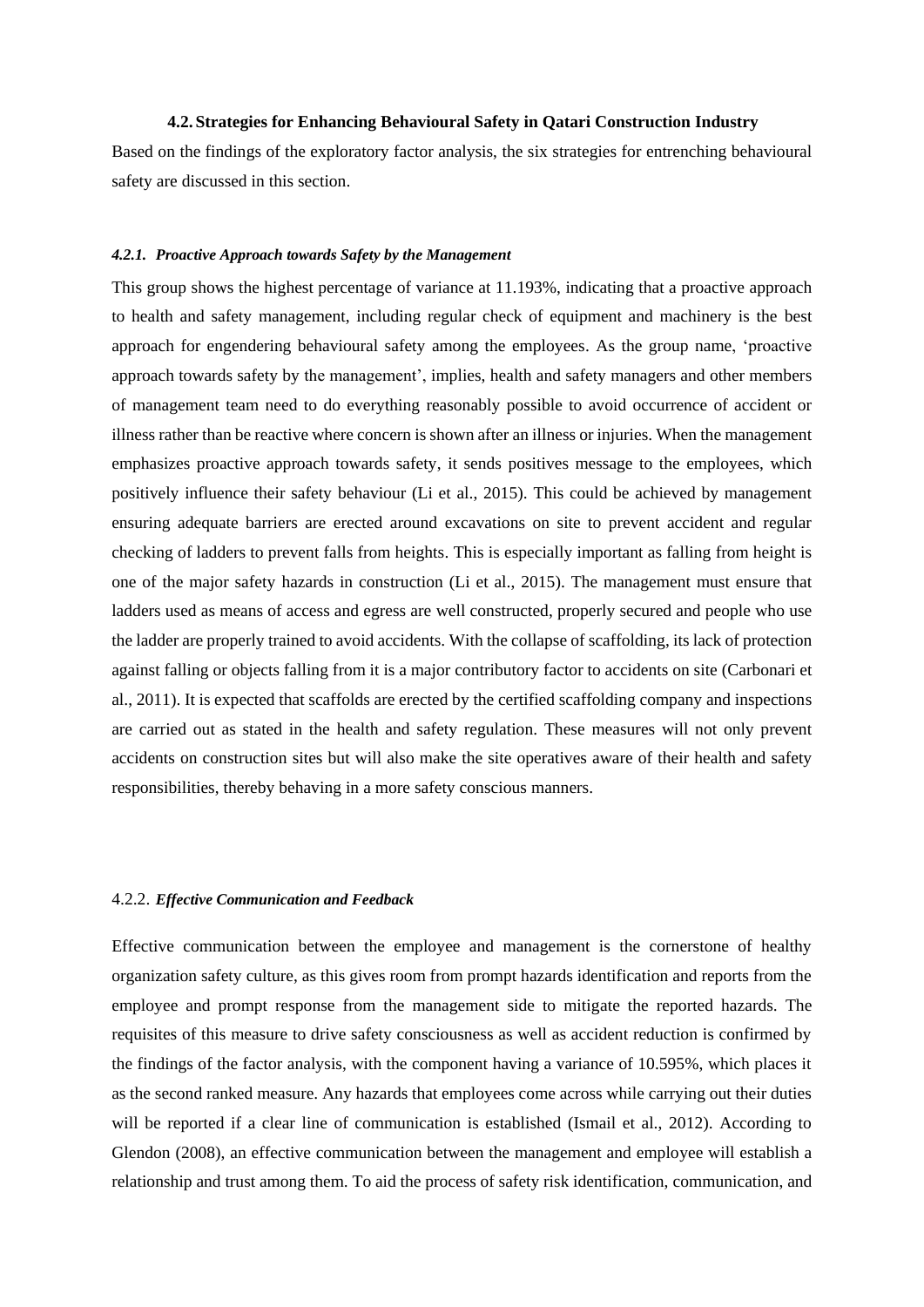mitigation, it is important that hazards identification and correction process are effectively standardized, whilst still being able to further enhance the correction process.

Management commitment is essential to engendering safety behaviour among site operatives on construction sites (Ismail et al., 2012). Previous studies by Choudhry et al. (2007) and Ismail et al. (2012) argue that those companies with strong management commitment are associated with low accident records and are more likely to improve their safety performance compared to companies with no management commitment. For an organization to develop a positive safety behaviour among its employees, the demonstration of the strongest possible commitment on regular basis are required from the top management. The management team could further stimulate behavioural safety by means of regular observation of the activities going on the site and by giving prompts feedback to the employee that raise a concern on the health and safety matter. The use of carrot and stick approach, where poor safety behaviours are penalised and expected level of safety performance are praised or rewarded will help in raising safety consciousness among the employees (Guo et al., 2018). The management team is expected to place a strict sanction policy on non-compliance of the established safety rules irrespective of the position of the defaulters as this will deter others from taking unnecessary safety risks.

#### *4.2.3. Provision of adequate equipment and safety monitoring*

The use of adequate PPE is essential to preventing accidents and fatalities on construction site, which is unfamous for having higher rates of fatal accidents than most industries (HSE, 2018). Findings suggests that due to the urgency of the Qatari mega projects, getting job done is sometimes prioritized over safety ways of doing the job, which in turns put health and safety of the workers at risks. As a result, turning the tides on the incessant rates of accidents and fatalities requires that appropriate safety gears be not only provided, but the safety management team should also adequately monitor and ensure that employees are using equipment and gears that are suitable with the nature of works being carried out. Failure to monitor this implies that the safety managers may unconsciously encourage risky behaviour by failing to enforce safe behaviour and failing to reproof risky behaviour on construction sites (Choudhry and Fang, 2008).

The management's commitment to mitigating safety risks could be further demonstrated by ensuring that a safe working environment is ensured, and adequate provision are in place towards housekeeping. This is especially as a tidy workplace helps with reducing the accident of slips and trip which is one the most common accident in the construction industry (Whiteoak and Mohamed, 2016). Furthermore, management should ensure that workers do not work beyond the legal normal hours and provide overtime allowance for exceptional cases where they do.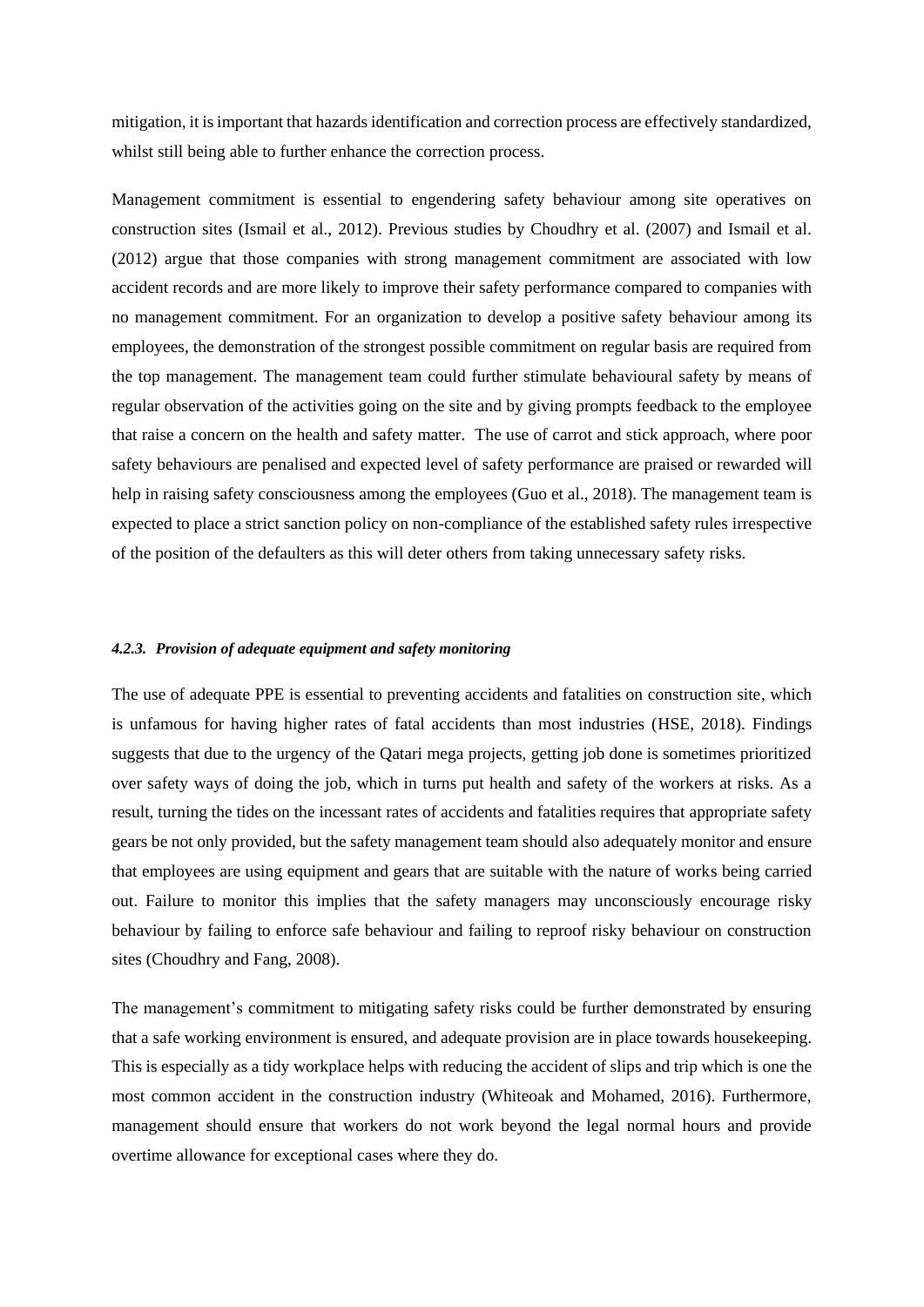Xu et al. (2019) suggest the need for collaborative safety monitoring approach to contain preparation layer, monitoring layer, integration layer, reporting layer, and intervention layer, which are essential for reducing the safety risks and engendering behavioural safety among employees. With the advent of latest technologies, the use of safety monitoring apparatus as a non-verbal means of communicating safety hazard in addition to verbal communication could help in instigating safety behaviour on construction sites (Park et al., 2018). This may include the use of noise monitoring and cancellation devices, IoT sensors, RFID tags, and vision camera among other automated approaches for health hazard monitoring and mitigation.

#### *4.2.4. Safety Education and Training*

Behavioural intervention could be achieved when adequate and comprehensive safety education and training are given to the employees (Khosravi et al, 2014). This training can be systematic and planned in line with the nature of the activities to be carried out. This is done to improve and develop skills and behaviour of the employees as well as the management team. Guo et al. (2018) considered safety training and education as one of the most effective tools for promoting safety behaviour in the construction industry. In addition to training, which may have its impacts hindered by the language differences among the multinational workers on a mega project, the use of the safety signs and training as strategies for improving safety behaviour is vital to get safety messages across on the construction sites. It is, therefore, the responsibility of the employer to ensure that their employees are familiar and have the clear understanding of the safety signs related to their workplace, especially as the safety signs may be difficult to understand for inexperienced employees who may not understand some uncommon signs.

#### *4.2.5. Safety enforcement and appraisal*

Workplace inspections help prevent incidents, injuries, and illnesses (Li et al., 2015). Through a critical examination of the workplace, inspections help to identify and record hazards for corrective action. Health and safety committees can help plan, conduct, and report and monitor inspections. Regular workplace inspections are an important part of the overall occupational health and safety program and management system, if present. Appraisal for working safely will encourage employees to put in their best knowing that their employer values safe ways of work and that they could be penalised or excluded for unsafe methods of work regardless of whether they cut corners to get the job done. According to Stajavkovic and Luthans (2003), one of the most powerful incentives influencing job performance is the supervisory feedbacks and recognition. As such, giving feedbacks and incentives as carrot approach as well as penalty or exclusion as a stick approach will engender safety behaviour among construction site workers.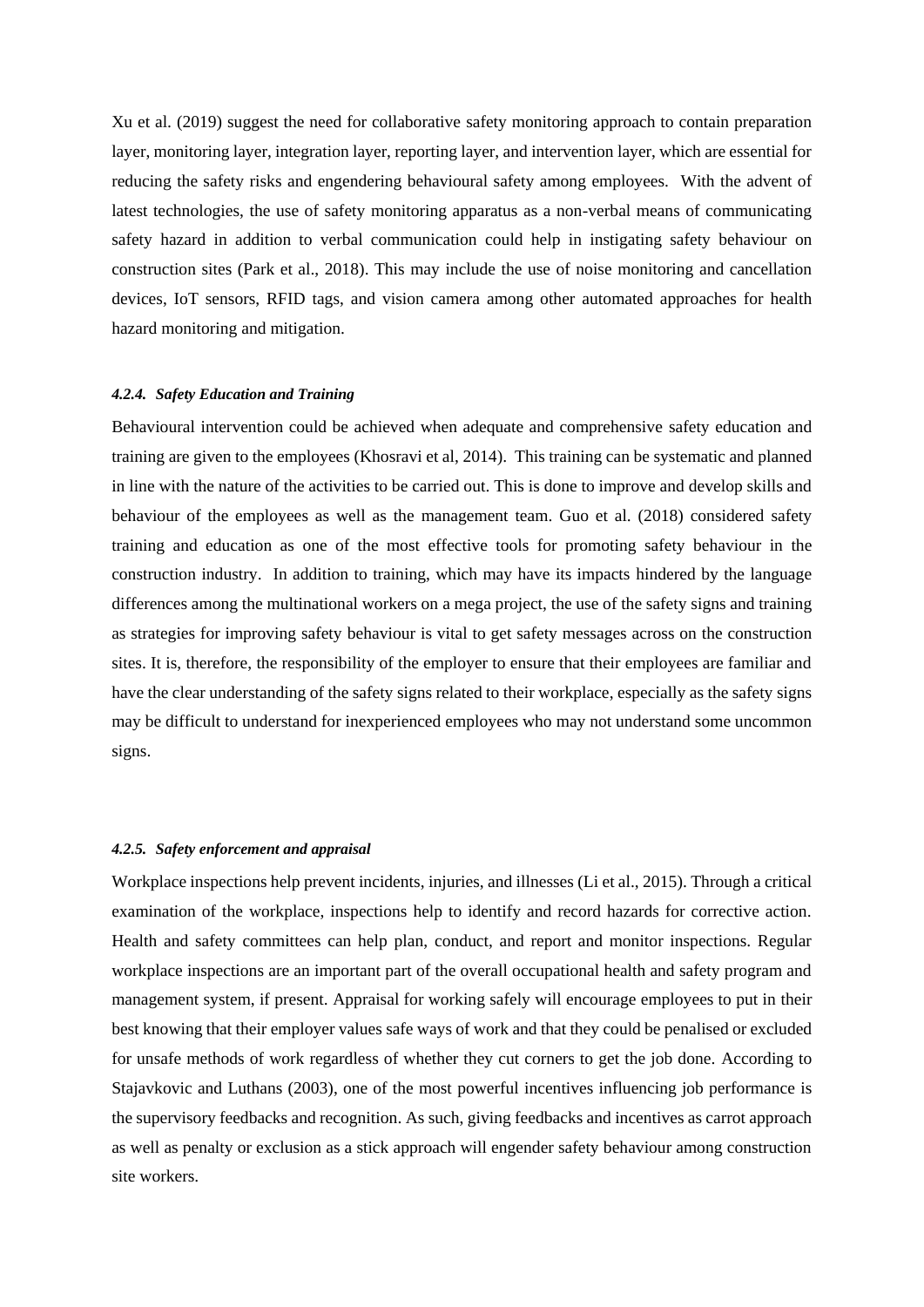The involvement of managers plays a pivotal role in the success of behavioural-based safety programme. It shows the importance of safety matters in an organization, as worker are encouraged to co-operate. This cooperation helps to drastically reduce injuries at the workplace. Managers may unconsciously encourage risky behaviour by failing to enforce safe behaviour and failing to reproof risky behaviour (Choudhry and Fang, 2008). To reinforce good practice, the employee who reports safety concerns or hazards should be rewarded or at least praised and their concerns should be acted as a matter of urgency as this will encourage others to report any safety concerns in the future (Guo et al., 2018). However, when the employees notice that the safety supervisor turned a blind eye to their unsafe method of work, whether due to their incompetency or as a result to the urge to get the work done quickly, this will quickly erode safety consciousness of the workers with the consequence being a potential health hazard on construction sites.

## *4.2.6. Safety Policy Efficiency*

Efficient safety policy is essential to driving safety behaviour on construction site, as this provides a guide for identifying, monitoring and mitigating safety hazard on sites (Carbonari et al., 2011). Safety policy is a way an organization can express its commitment in prioritising safety in workplace (Torner and Pousette, 2009). The component group labelled 'safety policy efficiency' suggests that it is essential that the safety policy is formulated and regularly monitored for an organisation to effectively engender safety behaviour in the site workers. With the construction site being one of the most dangerous and hazard prone places to work (OSHA, 2017), a clear policy guidance on hazard identification, reporting and mitigation will give a sense of direction and its significance to the site workers who are expected to report any safety risk identified and behave in a safety conscious manner. Notably, having high standard policies will bring about collective values and individual attitudes that will foster better safety performance as well as positive management attitudes (Torner and Pousette, 2009). Such safety policy is not only expected to cover physical hazard on the construction site, as other health-related and psychological hazard could also constitute a safety risk. For instance, stress and associated fatigue, which may not be considered in a safety policy, could significantly contribute to the risk of accident on construction site (Shao et al., 2019). It is, therefore, essential that the safety policy consider both site environment specific risks as well as those related to work patterns and wellbeing of individual workers on the construction site. Other ways of sustaining the behaviour-based safety system include regular update to the observation checklist, conducting trainings for all employees, and appropriate feedback mechanism from managers. With an adequate and sufficient safety policy in place, the wellbeing of the employee such stress management, alcoholism and drug misuse at workplace would be adequately addressed.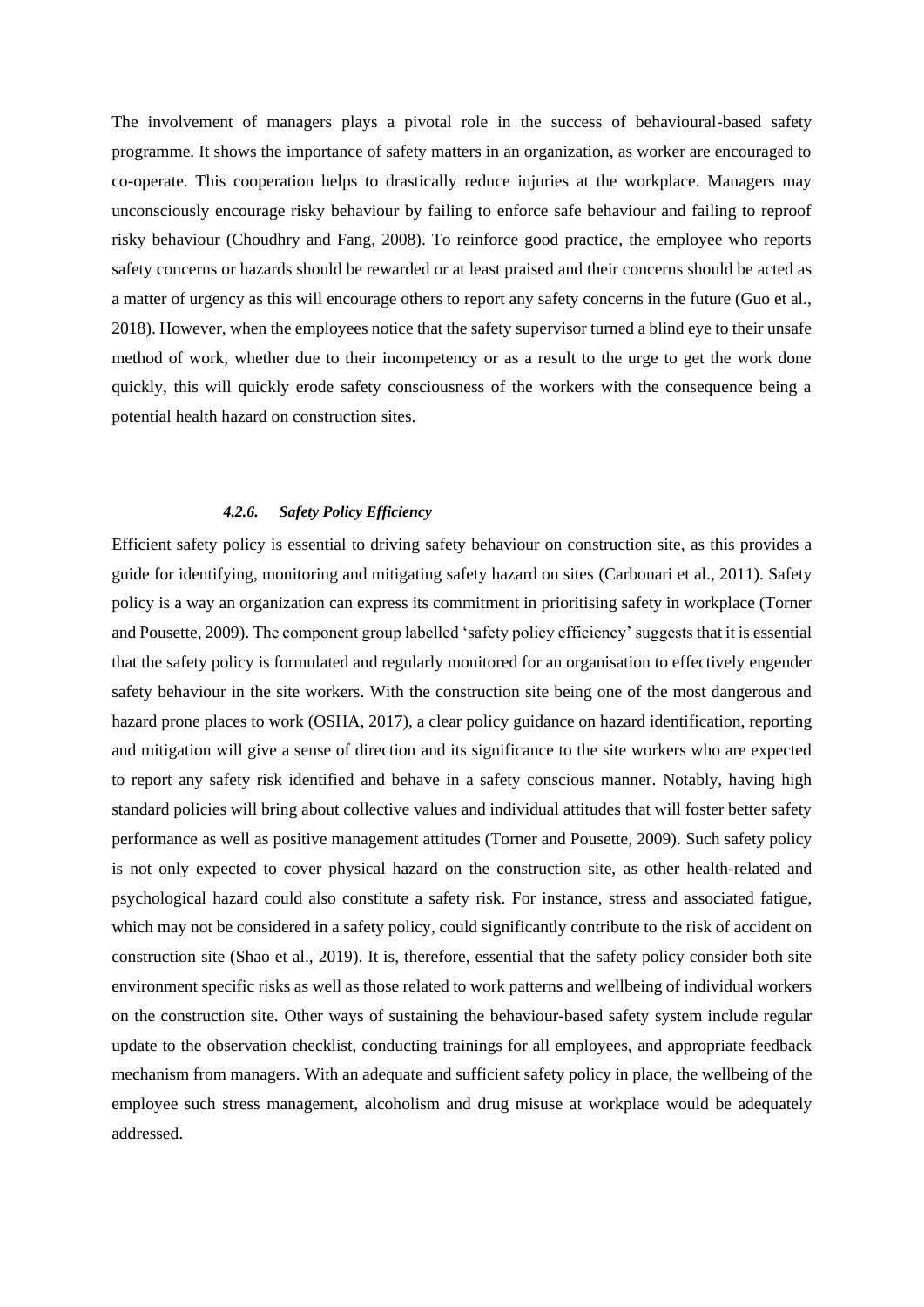# **Conclusion**

The tendency of accidents occurring at our workplace, for example construction site, which this research is focused on, is high because of its uniqueness compared to other places of work. While incidences may not be totally eradicated from construction sites, its occurrence rate can be reduced to the minimum when all employees behave in safety-conscious manner. Using questionnaire as a means of quantitative data collection, as well as reliability analysis and exploratory factor analysis for getting insights from the data, this study investigates the causes of the unsafe behaviour among the construction employees in Qatar mega projects, which is infamous for high rate of accidents, and how to implement an effective behavioural approach to mitigate the occurrence of accidents on the mega projects.

Evidence generated from this study suggests that the level of safety awareness by employees on sites may be low, with some of the employees not complying with safety rules and regulations of which inturn would leave workers being exposed to different hazards. This is further compounded as many of the employees have less than 5 years of experience of working in construction.

With the urgency of most of the mega projects, which are meant to be ready ahead of the 2022 World Cup, quick project execution is very important on the construction sites. The implication of this is that despite that many construction teams are often under the pressure of getting project delivered on time, within the targeted cost and with the right quality, the mega project teams are even under more pressure of getting the projects delivered ahead of the world cup. This may explain the reason why the evidence suggests that production is put ahead of safety if the work is done, regardless of whether the health and safety is put at risk. This implies that workers deliberately cut corners in their use of safety gears which could rather make a difference between life and death when accident occurs. In addition, working for a longer than the working hour to meet up the target increases fatigue and accident proneness for the construction workers. In addition, the finding suggests that an improper use or even lack of safety gear is another practice that contributes to the high level of incidents on the mega projects. When workers failed to use the personal protective equipment or the appropriate one either because they are trying to get job done on time, their lack of adequate knowledge coupled with the supervisors turning a blind eye, the outcome is usually a high rate of accidents with fatality.

The study suggests that a proactive approach towards safety is expected of the management in order to reduce accidents on the mega projects and engender behavioural safety on the site operatives. This could involve adequate analysis of safety risks ahead of construction activities with precautionary measures effectively put in place to prevent foreseeable accidents. Once the activities have commenced, it is also essential that regular observation and appraisal of safety practices and behaviours are carried out during the construction activities. This will ensure that unsafe practices are penalised, and safety behaviour and practices are recognised and praised to engender behavioural safety. Ahead of rewards and penalties, adequate training should be given to the workers as parts of their induction process as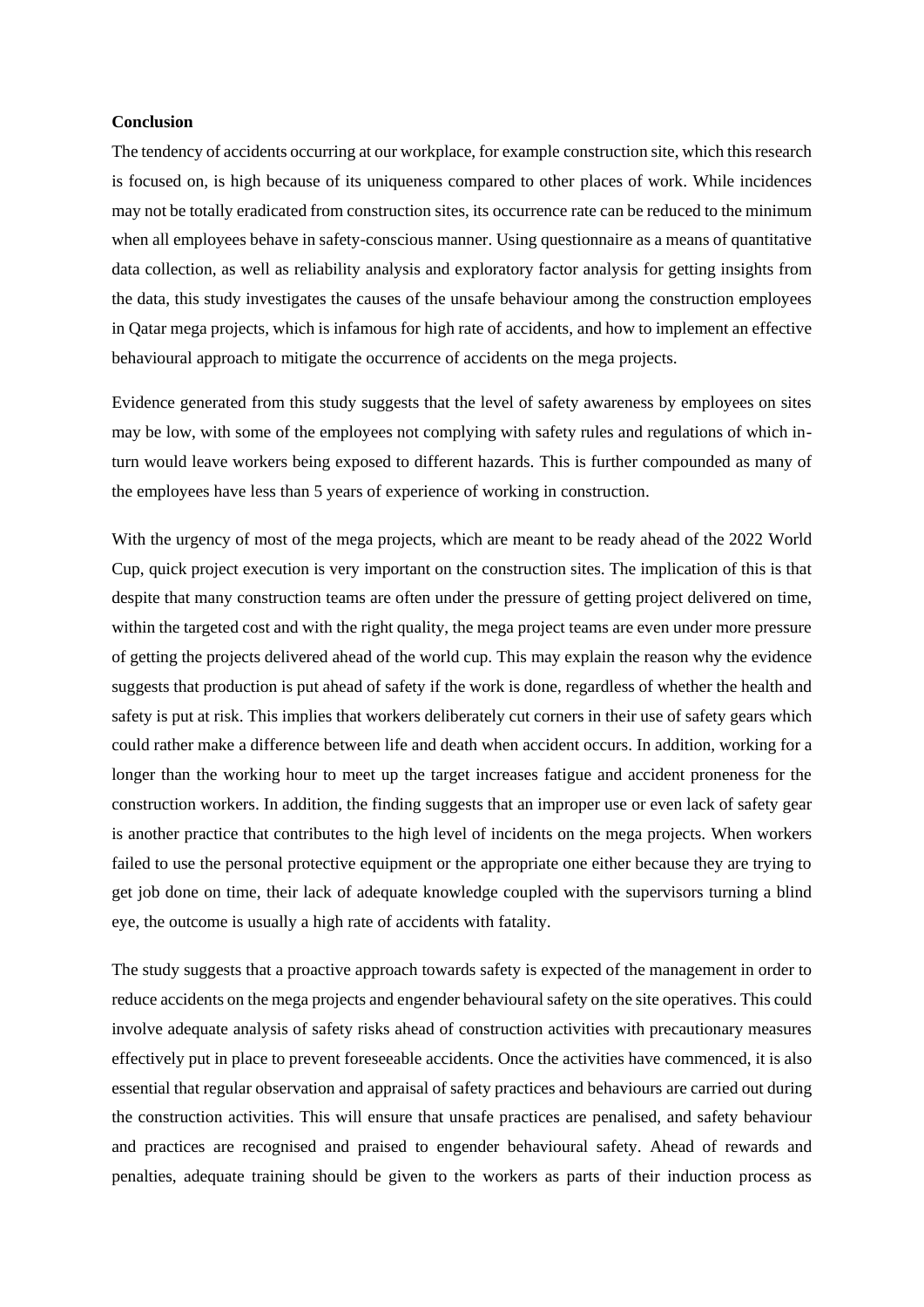evidence shows that many of the craftsmen lack adequate knowledge of site safety. The supervisory team have a significant role to play in leading by examples and demonstrating their commitments to behavioural safety through the carrots and stick approaches and by providing adequate safety gears for the site operatives. This is especially important as the supervisors could significantly influence the workers' disposition to safety and risky behaviours on construction sites.

Other measures that are important for engendering behavioural safety include an effective communication of safety risks, behaviour and practices on the construction sites. Construction sites of most of the mega projects are truly multinational with the employees coming from different parts of the world, mainly from Africa and Asia. The language differences among the employees complicates safety management practices in the Arab regions where some of the workers are unable to speak either Arabic or English language. It is therefore that safety signs are used, and safety induction is conducted for the new worker in languages they understand. This could be facilitated by their co-workers who speak their language as well as English language that is mainly used on the construction sites. This will ensure that every worker understands their responsibility regarding health and safety on construction sites.

This study was carried out on mega projects, and the findings and recommendations are specifically for the mega projects as the dynamics on these projects, due to their scale and complexity, can be different to other projects. Further studies could focus on other Qatari construction projects to understand the relevance of the recommended strategies for engendering behavioural safety on other projects. In addition, the study focussed on engendering safety behaviour to improve health and safety performance on mega projects in Qatar. Other site safety management measures, than behavioural approaches, could be further explored.

## **References**

- Aires, M.D.M., Gámez, M.C.R. and Gibb, A., 2010. Prevention through design: The effect of European Directives on construction workplace accidents. *Safety science*, *48*(2), pp.248-258.
- Al-Hemoud, A.M., Simmons, R.J. and Al-Asfoor, M.M., 2010. Behaviour and lifestyle characteristics of male Kuwaiti drivers. *Journal of safety research*, *41*(4), pp.307-313.
- Amnesty International, 2013. *The dark side of migration: Spotlight on Qatar's construction sector ahead of the world cup.* London: Amnesty International Publications.
- Biggs, H.C., Williamson, A.R. and Davey, T.M., 2012. The role of education and awareness in workplace alcohol and drug use in the Australian construction industry: proposed program of research and preliminary results. *Vulnerable Groups & Inclusion*, *3*(1), p.17284.
- Bureau of Labor Statistics (BLO), 2019. Industries at a glance Construction: NAICS 23 (online) Available at [https://www.bls.gov/iag/tgs/iag23.htm.](https://www.bls.gov/iag/tgs/iag23.htm) Accessed: January 2020.
- Bust, P.D., Gibb, A.G. and Pink, S., 2008. Managing construction health and safety: Migrant workers and communicating safety messages. *Safety science*, *46*(4), pp.585-602.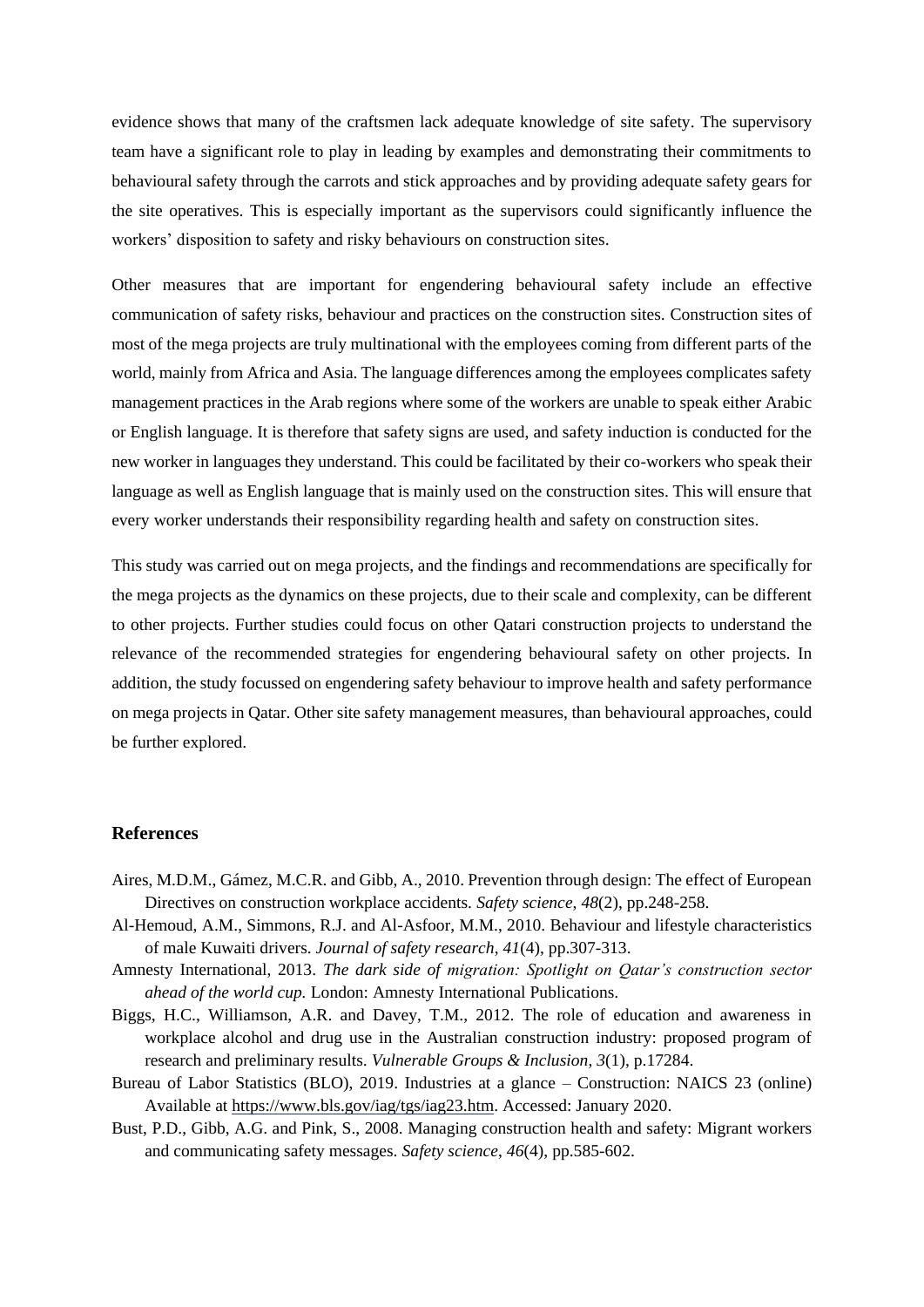- Carbonari, A., Giretti, A. and Naticchia, B., 2011. A proactive system for real-time safety management in construction sites. *Automation in construction*, *20*(6), pp.686-698.
- Choudhry, R.M. and Fang, D., 2008. Why operatives engage in unsafe work behaviour: Investigating factors on construction sites. *Safety science*, *46*(4), pp.566-584.
- Choudhry, R.M., 2012. Implementation of BBS and the impact of site-level commitment. *Journal of Professional Issues in Engineering Education and Practice*, *138*(4), pp.296-304.
- Choudhry, R.M., Fang, D. and Mohamed, S., 2007. The nature of safety culture: A survey of the stateof-the-art. *Safety science*, *45*(10), pp.993-1012.
- Creswell, J. W. 2003*.* Research design: Qualitative, quantitative, and mixed methods approaches (2nd ed.). *Thousand Oaks, CA: Sage.*
- Field, A. (2013). *Discovering statistics using SPSS (Introducing Statistical Methods)*. London: Sage Publications Ltd.
- Flannery, J., Ajayi, S.O. and Oyegoke, A.S., 2019. Alcohol and substance misuse in the construction industry. *International journal of occupational safety and ergonomics*, pp.1-16.
- Frederick, J. and Lessin, N., 2000. Blame the worker: The rise of behavioural-based safety programs. *Multinational Monitor*, *21*(11), p.10 – 14.
- Geller, E.S., 2001. Behaviour-based safety in industry: Realizing the large-scale potential of psychology to promote human welfare. *Applied and Preventive Psychology*, *10*(2), pp.87-105.
- George, D. and Mallery, P. 2003. *SPSS for Windows step by step*. Boston: A & B.
- Gibson, O. 2014. *Doha forced to break silence on Qatar's migrant worker deaths | Owen Gibson*. [online] the Guardian. Available at: https://www.theguardian.com/world/2014/feb/18/dohaforced-break-silence-qatar-migrant-worker-deaths [Accessed 25 Dec. 2018].
- Gibson, O. 2014b. "More than 500 Indian workers have died in Qatar since 2012, figures show" [online]. Available through: [https://www.theguardian.com/world/2014/feb/18/qatar-world-cup](https://www.theguardian.com/world/2014/feb/18/qatar-world-cup-india-migrant-worker-deaths)[india-migrant-worker-deaths.](https://www.theguardian.com/world/2014/feb/18/qatar-world-cup-india-migrant-worker-deaths) Accessed: June 2020
- Glendon, I., 2008. Safety culture: snapshot of a developing concept. *Journal of Occupational Health and Safety*, *24*(3), pp.179-189.

Guo, B.H., Goh, Y.M. and Wong, K.L.X., 2018. A system dynamics view of a behaviour-based safety program in the construction industry. Safety science, 104, pp.202-215.

- Hamid, A.R.A., Singh, B., Yusof, W.Z.W. and Yang, A.K.T., 2004. Integration of safety, health, environment and quality (SHEQ) management system in construction: a review. *Malaysian Journal of Civil Engineering*, *16*(1).
- Haslam, R.A., Hide, S.A., Gibb, A.G., Gyi, D.E., Pavitt, T., Atkinson, S. and Duff, A.R., 2005. Contributing factors in construction accidents. *Applied ergonomics*, *36*(4), pp.401-415.
- Health and Safety Executive (HSE), 2002. "Strategies to promote safe behaviour as part of a health and safety management system " Contract Research Rep. 430/2002, Merseyside, UK.
- Health and Safety Executive (HSE), 2018. Statistics on fatal injuries in the workplace in Great Britain 2018. [online] Available at: http://www.hse.gov.uk/statistics/overall/hssh1718.pdf [Accessed 26 Dec. 2008]
- Hofstede, G., 2009. Geert Hofstede cultural dimensions.
- Ibrahim, A.R.B., Roy, M.H., Ahmed, Z.U. and Imtiaz, G., 2010. Analyzing the dynamics of the global construction industry: past, present and future. *Benchmarking: An International Journal*.
- ILO, 2015. Global trends on occupational accidents and diseases [online] Available at: [http://www.ilo.org/legacy/english/osh/en/story\\_content/external\\_files/fs\\_st\\_1-ILO\\_5\\_en.pdf](http://www.ilo.org/legacy/english/osh/en/story_content/external_files/fs_st_1-ILO_5_en.pdf) [Accessed: January 2020].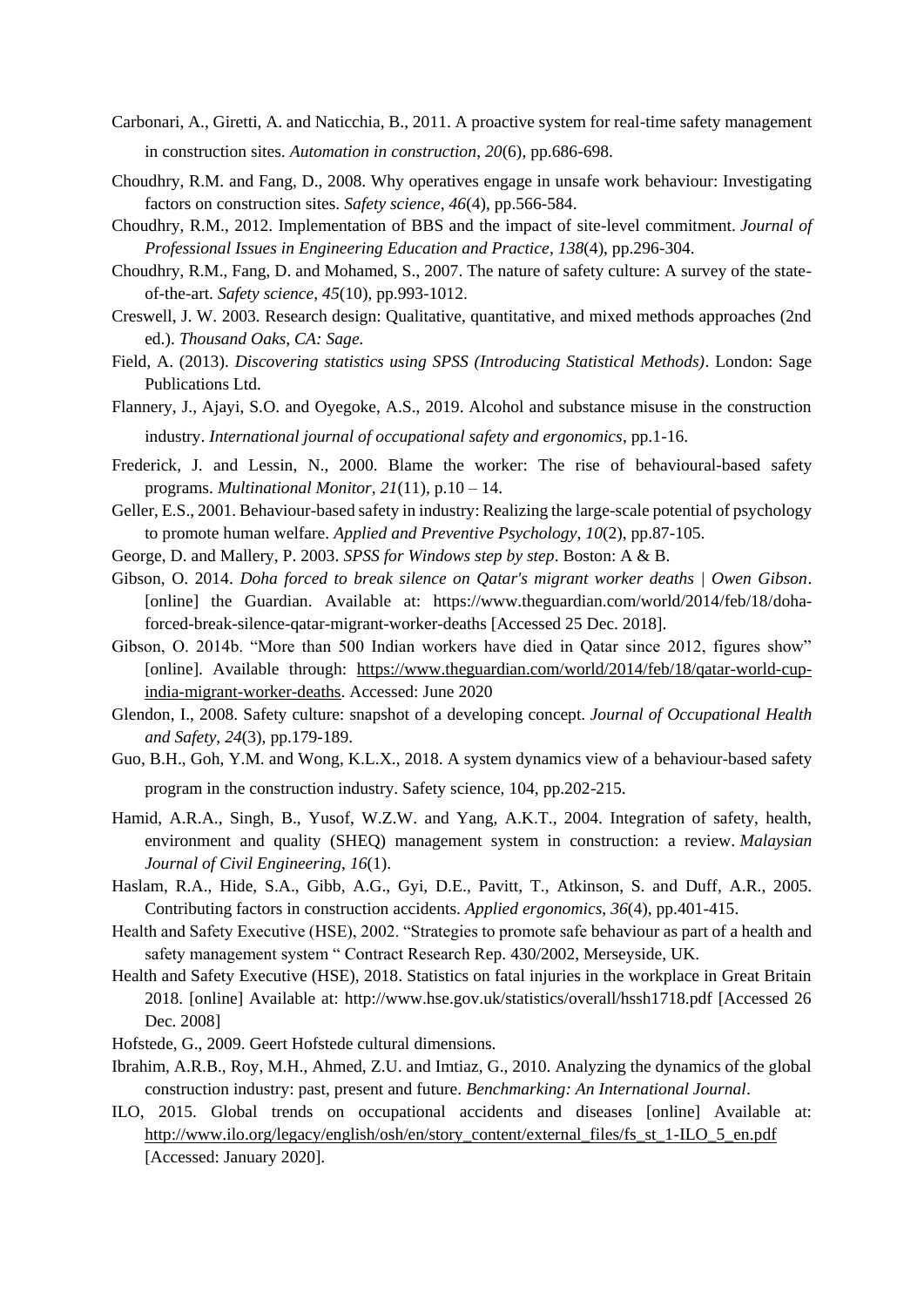- Ismail, Z., Doostdar, S. and Harun, Z., 2012. Factors influencing the implementation of a safety management system for construction sites. *Safety science*, *50*(3), pp.418-423.
- Kaila, H.L., 2010. Behaviour-based safety programs improve worker safety in India. *Ergonomics in Design*, *18*(4), pp.17-22.
- Kang, Y., Siddiqui, S., Suk, S.J., Chi, S. and Kim, C., 2017. Trends of fall accidents in the US construction industry. *Journal of Construction Engineering and Management*, *143*(8), p.04017043.
- Khosravi, Y., Asilian-Mahabadi, H., Hajizadeh, E., Hassanzadeh-Rangi, N., Bastani, H. and Behzadan, A.H., 2014. Factors influencing unsafe behaviours and accidents on construction sites: a review. *International journal of occupational safety and ergonomics*, *20*(1), pp.111-125.
- Kines, P., Andersen, L.P., Spangenberg, S., Mikkelsen, K.L., Dyreborg, J. and Zohar, D., 2010. Improving construction site safety through leader-based verbal safety communication. *Journal of safety research*, *41*(5), pp.399-406.
- Li, H., Lu, M., Hsu, S.C., Gray, M. and Huang, T., 2015. Proactive behaviour-based safety management for construction safety improvement. *Safety science*, *75*, pp.107-117.
- Li, R.Y.M., Chau, K.W., Lu, W., Ho, D.C.W., Shoaib, M. and Meng, L., 2019. Construction hazard awareness and construction safety knowledge sharing epistemology. In *International Conference on Smart Infrastructure and Construction 2019 (ICSIC) Driving data-informed decisionmaking* (pp. 283-290). ICE Publishing.
- Loosemore, M., Phua, F., Dunn, K. and Ozguc, U., 2010. Operatives' experiences of cultural diversity on Australian construction sites. *Construction Management and Economics*, *28*(2), pp.177-188.
- Malhotra, N. K. & Dash, S., 2011. Marketing Research: An applied orientation. New Delhi: Pearson Education
- Manu, P., Emuze, F., Saurin, T. A., & Hadikusumo, B. H. W., 2019. An introduction to construction health and safety in developing countries. In: P. Manu, F. Emuze, T. A. Saurin, & B. H. W. Hadikusumo (Eds.), Construction Health and Safety in Developing Countries. Oxon: Routledge.
- Manu, P., 2017. A model of how features of construction projects influence accident occurrence. In F. Emuze, & J. Smallwood (Eds.), Valuing People in Construction. Oxon: Routledge.
- Manu, P., Gibb, A., Manu, E., Bell, N. and Allen, C., 2017. Briefing: The role of human values in behavioural safety. *Proceedings of the Institution of Civil Engineers-Management, Procurement and Law*, *170*(2), pp.49-51.
- Manu, P., Ankrah, N., Proverbs, D., & Suresh, S., 2014. The health and safety impact of construction project features. Engineering, Construction and Architectural Management, 21(1), pp. 65-93
- Mattila, M. and Hyödynmaa, M., 1988. Promoting job safety in building: An experiment on the behaviour analysis approach. *Journal of Occupational Accidents*, *9*(4), pp.255-267.
- Musonda, I. and Smallwood, J., 2008. Health and safety (H&S) awareness and implementation in Botswana's construction industry. *Journal of Engineering, Design and Technology*.
- Musonda, I. and Smallwood, J., 2008. Health and safety (H&S) awareness and implementation in Botswana's construction industry. *Journal of Engineering, Design and Technology*.
- Nunnally J and Bernstein I.(2008) *Psychometric theory*. New York, NY: McGraw-Hill
- OSHA. (2017). Recommended Practices for Safety & Health Programs [online] Available through: osha.gov/shpguidelines [Accessed: January 2020]